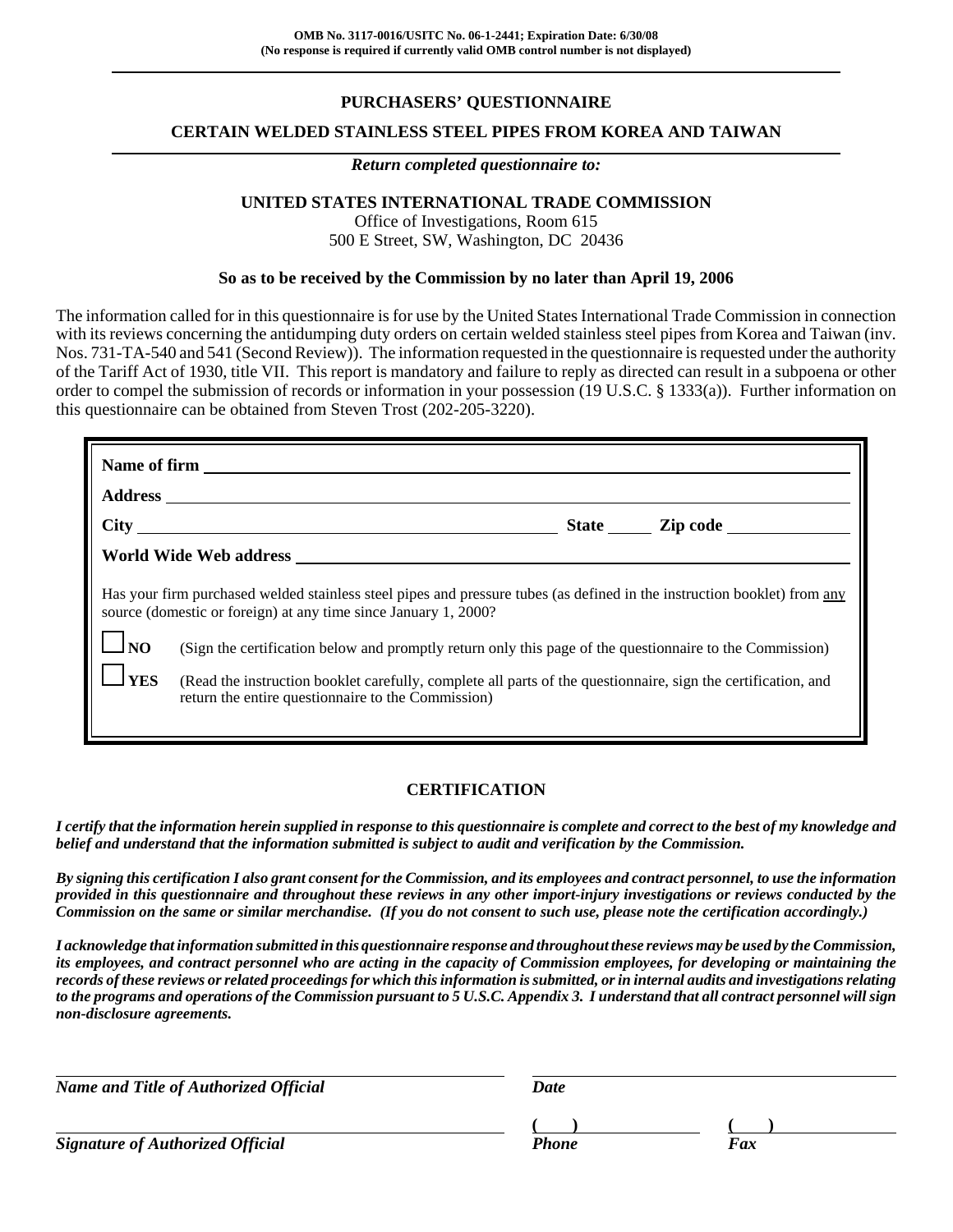# **PART I.--GENERAL QUESTIONS**

The questions in this questionnaire have been reviewed with market participants to ensure that issues of concern are adequately addressed and that data requests are sufficient, meaningful, and as limited as possible. Public reporting burden for this questionnaire is estimated to average 20 hours per response, including the time for reviewing instructions, searching existing data sources, gathering the data needed, and completing and reviewing the questionnaire. Send comments regarding the accuracy of this burden estimate or any other aspect of this collection of information, including suggestions for reducing the burden, to the Office of Investigations, U.S. International Trade Commission, 500 E Street, SW, Washington, DC 20436.

I-1a. Please report below the actual number of hours required and the cost to your firm of preparing the reply to this questionnaire and completing the form.

hours dollars

- I-1b. We are interested in any comments you may have for improving this questionnaire in general or the clarity of specific questions. Please attach such comments to your response or send them to the above address.
- I-2. Provide the name and address of establishment(s) covered by this questionnaire (see pages 3-4 of the instruction booklet for reporting guidelines). If your firm is publicly traded, please specify the stock exchange and trading symbol.

|           | Is your firm owned, in whole or in part, by any other firm?                                                                                                                                                                                                                                                                   |                               |
|-----------|-------------------------------------------------------------------------------------------------------------------------------------------------------------------------------------------------------------------------------------------------------------------------------------------------------------------------------|-------------------------------|
| $\Box$ No | $\Box$ Yes--List the following information.                                                                                                                                                                                                                                                                                   |                               |
| Firm name | <b>Address</b>                                                                                                                                                                                                                                                                                                                | <b>Extent of</b><br>ownership |
|           |                                                                                                                                                                                                                                                                                                                               |                               |
|           |                                                                                                                                                                                                                                                                                                                               |                               |
|           |                                                                                                                                                                                                                                                                                                                               |                               |
| No        | Does your firm have any related firms, either domestic or foreign, which are engaged in<br>importing welded A-312 pipes from Korea and/or Taiwan into the United States or which are<br>engaged in exporting welded A-312 pipes from Korea and/or Taiwan to the United States?<br>$\Box$ Yes--List the following information. |                               |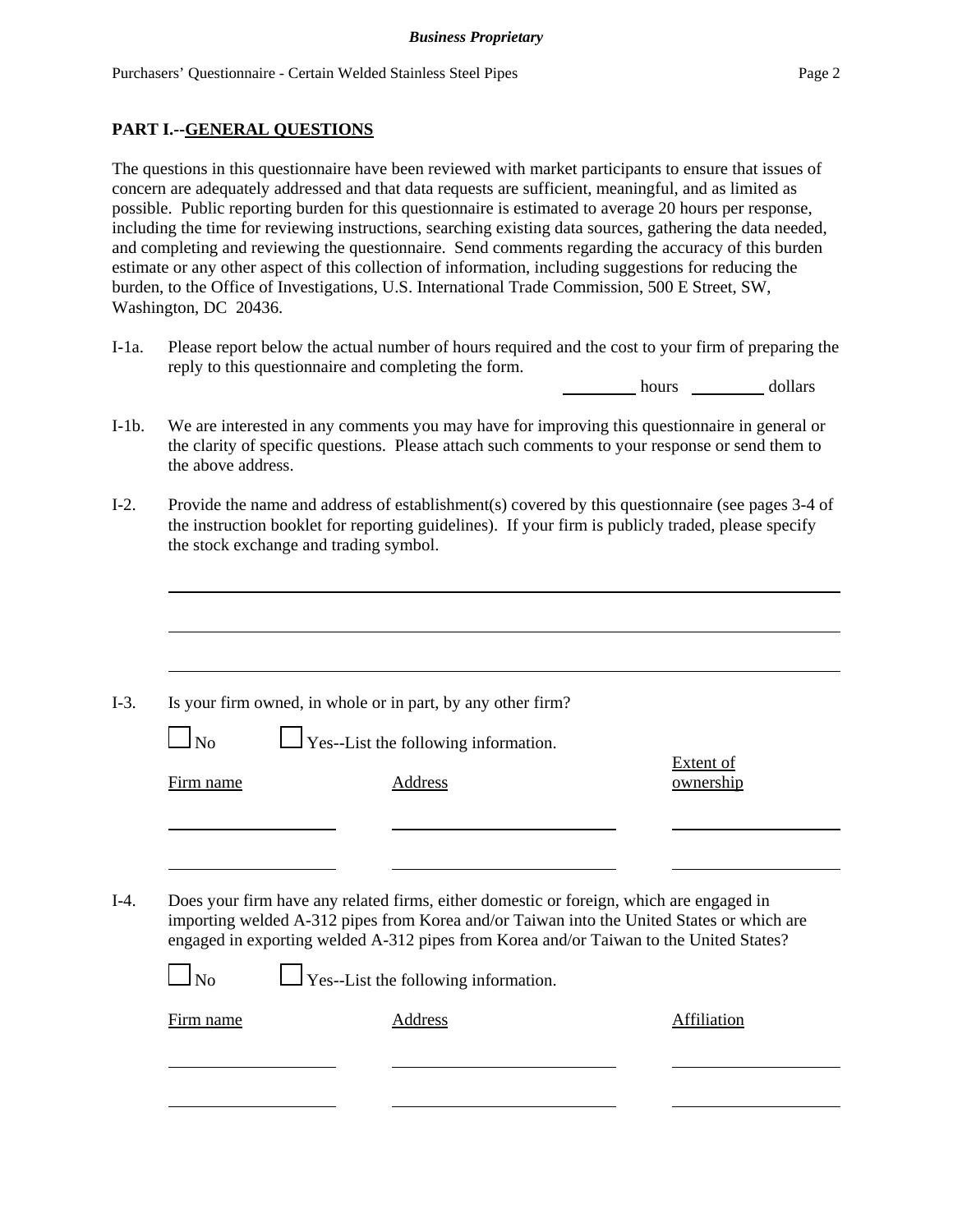### **PART I.--GENERAL QUESTIONS--***Continued*

I-5. Does your firm have any related firms, either domestic or foreign, which are engaged in the production of A-312 welded austenitic stainless steel pipes ("welded A-312 pipes"), other welded stainless steel pipes ("other welded pipes"), or welded austenitic stainless steel pressure tubes ("welded pressure tubes")?

| Welded A-312 pipes:           | $\Box$ No         | $\Box$ Yes--List the following information. |             |
|-------------------------------|-------------------|---------------------------------------------|-------------|
| Other welded pipes:           | $\blacksquare$ No | $\Box$ Yes--List the following information. |             |
| <b>Welded pressure tubes:</b> | $\log$            | $\Box$ Yes--List the following information. |             |
| Firm name                     | Address           |                                             | Affiliation |
|                               |                   |                                             |             |
|                               |                   |                                             |             |

I-6. In Part III of this questionnaire we request a copy of your company's business plan. Does your company or any related firm have a business plan or any internal documents that describe, discuss, or analyze expected future market conditions for welded A-312 pipes, other welded pipes, and welded pressure tubes?

 $\Box$  No  $\Box$  Yes--Please provide the requested documents. If you are not providing the requested documents, please explain why not.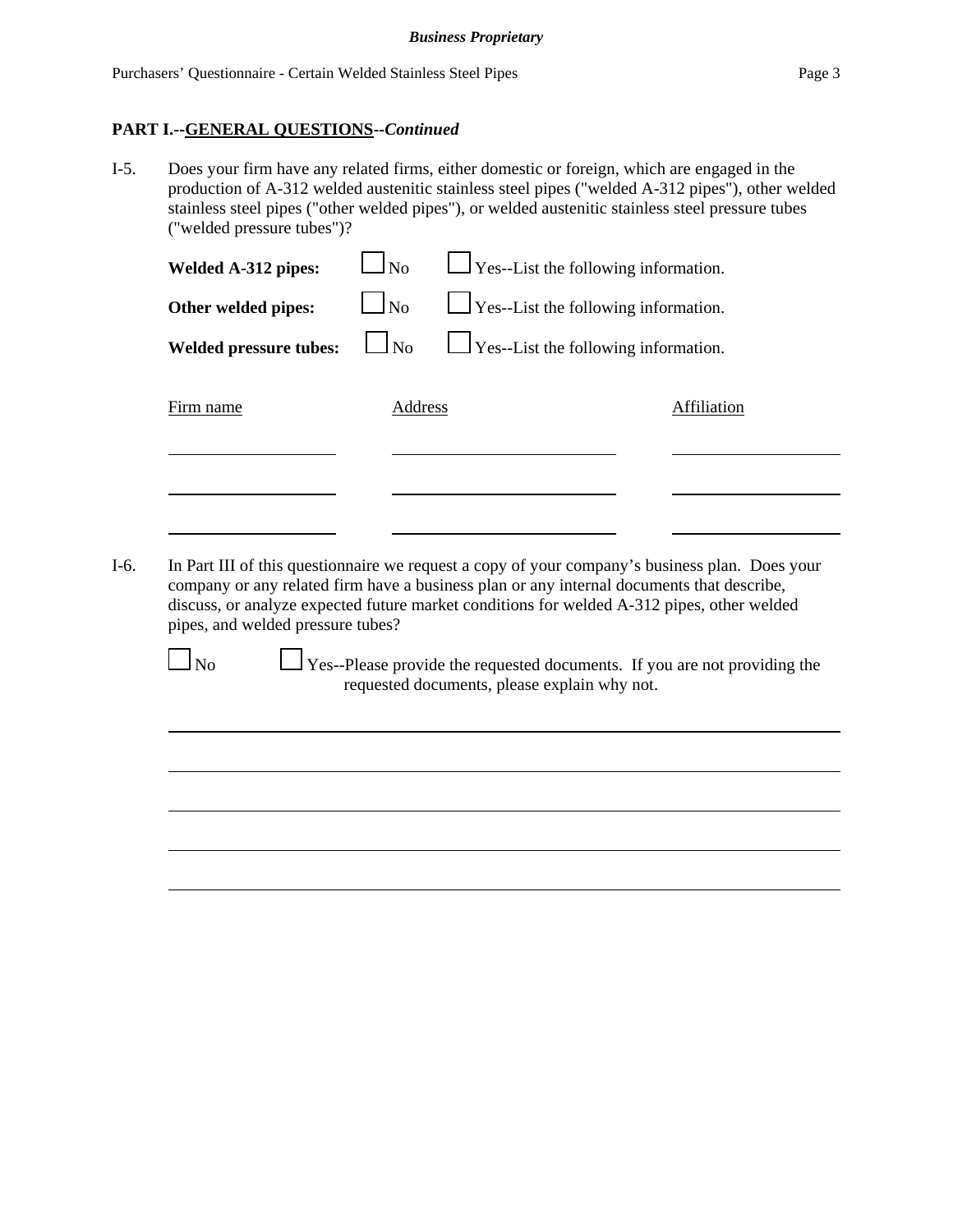# **PART II.--PURCHASES**

*Note.–For questions concerning "welded stainless steel pipes and pressure tubes," if your answer differs for (1) welded A-312 pipes, (2) other welded pipes, or (3) welded pressure tubes, please answer separately for each product. If you do not so specify, your answer will be presumed to apply to all welded stainless steel pipes and pressure tubes that you produce.*

II-1. Report, as indicated below, your firm's purchases (either directly or through a sales agent or broker) of welded stainless steel pipes and pressure tubes. Report based on delivery date, not order date. Complete a separate page for each product, noting in the box to which product you are referring; photocopy as many pages as necessary.

Welded A-312 pipes  $\Box$  Other welded pipes  $\Box$  Welded pressure tubes

| (Quantity in short tons, value in \$1,000)                         |      |      |      |      |      |      |
|--------------------------------------------------------------------|------|------|------|------|------|------|
| <b>Item</b>                                                        | 2000 | 2001 | 2002 | 2003 | 2004 | 2005 |
| PURCHASES OF PRODUCT PRODUCED IN THE UNITED STATES:                |      |      |      |      |      |      |
| Quantity                                                           |      |      |      |      |      |      |
| Value                                                              |      |      |      |      |      |      |
| <b>PURCHASES OF PRODUCT PRODUCED IN KOREA:</b>                     |      |      |      |      |      |      |
| Quantity                                                           |      |      |      |      |      |      |
| Value                                                              |      |      |      |      |      |      |
| <b>PURCHASES OF PRODUCT PRODUCED IN TAIWAN:</b>                    |      |      |      |      |      |      |
| Quantity                                                           |      |      |      |      |      |      |
| Value                                                              |      |      |      |      |      |      |
| PURCHASES OF PRODUCT PRODUCED IN ALL OTHER COUNTRIES: <sup>1</sup> |      |      |      |      |      |      |
| Quantity                                                           |      |      |      |      |      |      |
| Value                                                              |      |      |      |      |      |      |
| <sup>1</sup> Please identify these countries:                      |      |      |      |      |      |      |
|                                                                    |      |      |      |      |      |      |
|                                                                    |      |      |      |      |      |      |
|                                                                    |      |      |      |      |      |      |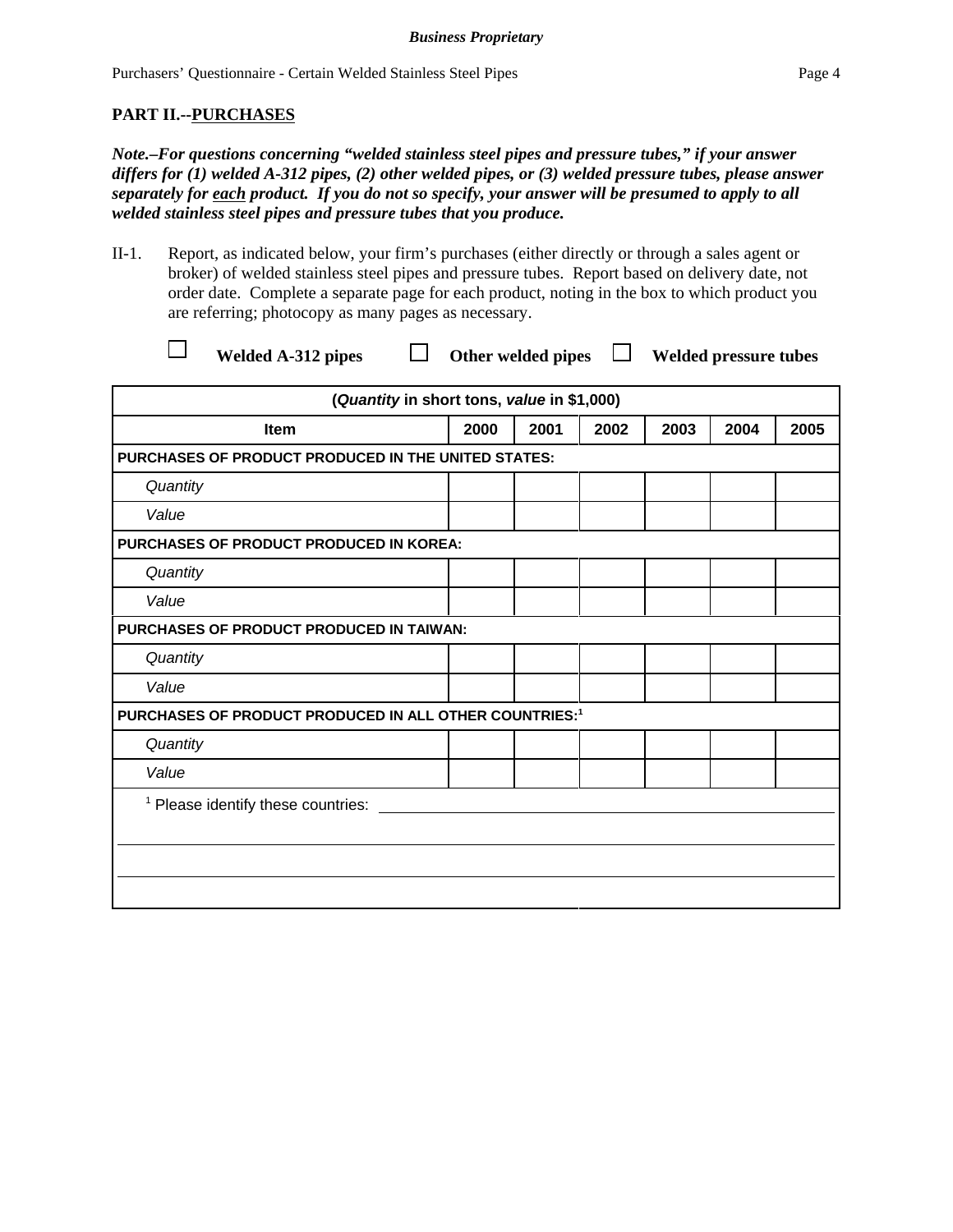# **PART II.--PURCHASES--***Continued*

*Note.–For questions concerning "welded stainless steel pipes and pressure tubes," if your answer differs for (1) welded A-312 pipes, (2) other welded pipes, or (3) welded pressure tubes, please answer separately for each product. If you do not so specify, your answer will be presumed to apply to all welded stainless steel pipes and pressure tubes that you produce.*

II-2. If the relative levels of your firm's purchases of welded stainless steel pipes and pressure tubes from different sources (both domestic and foreign) have changed since December 30, 1992 (the date on which the antidumping duty orders under review became effective), please list the country, state whether the relative share from that country has increased or decreased, and state the reason.

| <b>Country</b> | Increase/decrease | Reason |
|----------------|-------------------|--------|
|                |                   |        |
|                |                   |        |
|                |                   |        |
|                |                   |        |
|                |                   |        |
|                |                   |        |

II-3. (a) Did your firm purchase welded A-312 pipes from Korea and/or Taiwan before January 1, 2000?

|     | $\Box$ No--Skip to (c) $\Box$ Yes, from Korea $\Box$ Yes, from Taiwan   |                                                                                    |
|-----|-------------------------------------------------------------------------|------------------------------------------------------------------------------------|
|     | $\Gamma$ Yes, from both countries                                       |                                                                                    |
| (b) | changed since January 1, 2000 (please check all that apply)?            | If yes, has your pattern of purchasing welded A-312 pipes from Korea and/or Taiwan |
|     | $\Box$ No, our pattern of purchasing is essentially unchanged.          |                                                                                    |
|     | $\Box$ Yes, we discontinued purchases from Korea because of the order.  |                                                                                    |
|     | $\Box$ Yes, we discontinued purchases from Taiwan because of the order. |                                                                                    |
|     | $\Box$ Yes, we reduced purchases from Korea because of the order.       |                                                                                    |
|     |                                                                         |                                                                                    |

Yes, we reduced purchases from Taiwan because of the order.

 Yes, but we changed the pattern of purchases from Korea and/or Taiwan for reasons other than the orders (please explain below).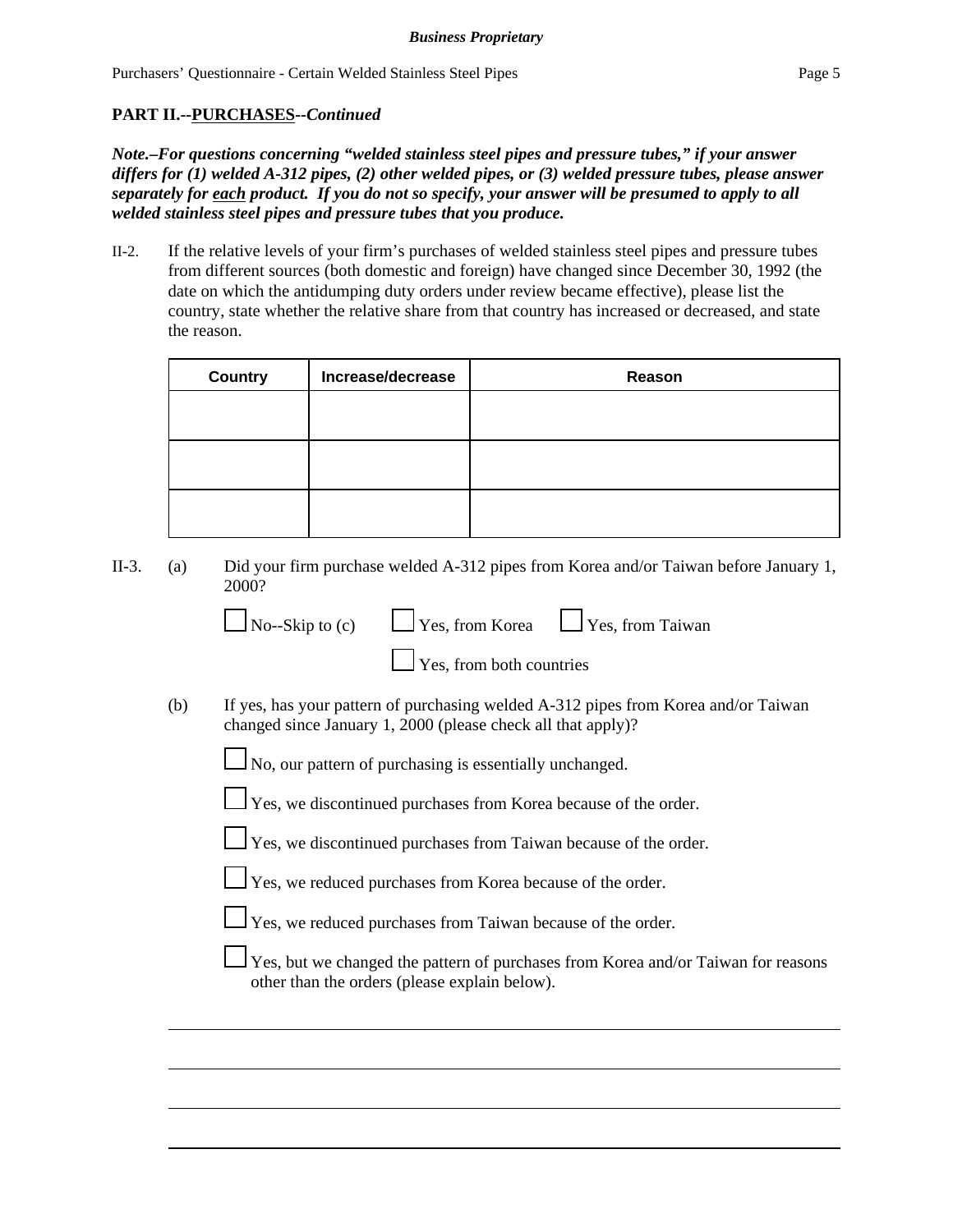### **PART II.--PURCHASES--***Continued*

*Note Note.–For questions concerning "welded stainless steel pipes and pressure tubes," if your answer differs for (1) welded A-312 pipes, (2) other welded pipes, or (3) welded pressure tubes, please answer separately for each product. If you do not so specify, your answer will be presumed to apply to all welded stainless steel pipes and pressure tubes that you produce.*

| II-3. | (c) | Has your pattern of purchasing welded A-312 pipes from Korea and/or Taiwan or from      |
|-------|-----|-----------------------------------------------------------------------------------------|
|       |     | nonsubject foreign sources (i.e., other than Korea and Taiwan) changed since January 1, |
|       |     | 2000 (please check all that apply).                                                     |

We did not purchase from nonsubject foreign sources before or after the orders.

No, our pattern of purchasing is essentially unchanged.

Yes, we increased purchases from nonsubject countries because of the orders.

 $\Box$  Yes, but we changed our pattern of purchases from nonsubject countries for reasons other than the orders (please explain below).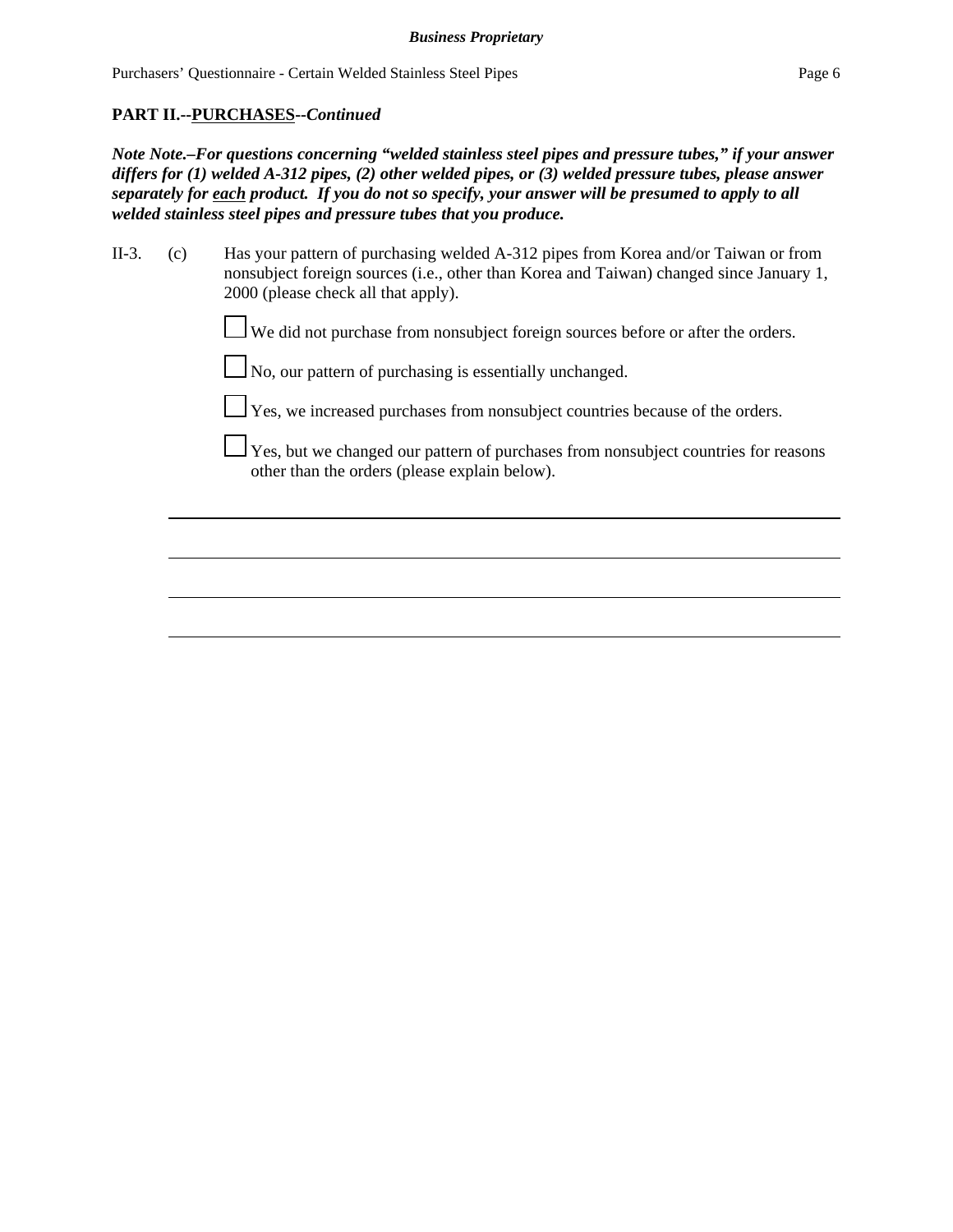*Note.–For questions concerning "welded stainless steel pipes and pressure tubes," if your answer differs for (1) welded A-312 pipes, (2) other welded pipes, or (3) welded pressure tubes, please answer separately for each product. If you do not so specify, your answer will be presumed to apply to all welded stainless steel pipes and pressure tubes that you produce.*

III-1. Which of the following best describes your firm as a purchaser of welded A-312 pipes, other welded pipes, and welded pressure tubes (check all that apply, noting the specific end uses, if known)?

End Uses:  $\perp$  End User Distributor Other (Please describe)

III-2. (a) If your firm is a distributor or reseller of welded A-312 pipes, other welded pipes, or welded pressure tubes, what are the major types of customers to which you sell these products?

(b) Do you compete for sales to your customers with the manufacturers or importers from which you purchase welded A-312 pipes, other welded pipes, or welded pressure tubes?

III-3. If your firm is an end user of welded A-312 pipes, other welded pipes, or welded pressure tubes, list in order of quantity of such welded stainless steel pipes and pressure tubes consumed, the top 3 products for which your firm purchases welded A-312 pipes, other welded pipes, and/or welded pressure tubes as a component part or input. Please indicate what percentage of the total cost is accounted for by welded A-312 pipes, other welded pipes, or welded pressure tubes.

| Product you produce | Product you use as<br>component or input | Percent of cost accounted for<br>by welded stainless steel<br>pipes and pressure tubes |
|---------------------|------------------------------------------|----------------------------------------------------------------------------------------|
|                     |                                          |                                                                                        |
|                     |                                          |                                                                                        |
|                     | 3.                                       |                                                                                        |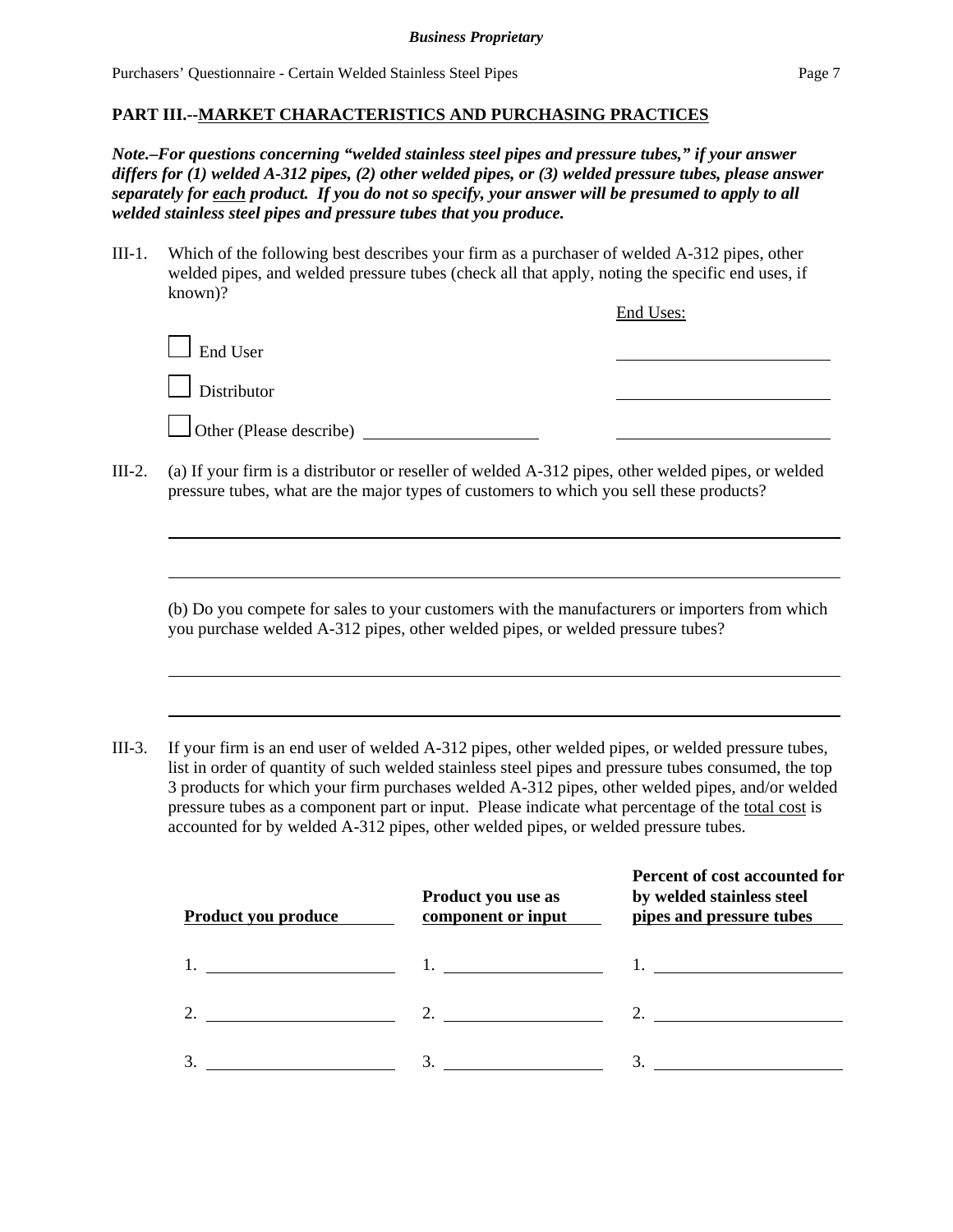*Note.–For questions concerning "welded stainless steel pipes and pressure tubes," if your answer differs for (1) welded A-312 pipes, (2) other welded pipes, or (3) welded pressure tubes, please answer separately for each product. If you do not so specify, your answer will be presumed to apply to all welded stainless steel pipes and pressure tubes that you produce.*

III-4. (a) If your firm is an end user of welded stainless steel pipes and pressure tubes, has the demand for your firm's final products incorporating welded stainless steel pipes and pressure tubes changed since January 1, 2000?

| $\Box$ Increased | $\Box$ Unchanged | Decreased |
|------------------|------------------|-----------|
|------------------|------------------|-----------|

(b) Has this had any effect on your firm's demand for welded stainless steel pipes and pressure tubes?

III-5. Have there been any changes in the end uses of welded stainless steel pipes and pressure tubes since January 1, 2000?

| No |  |
|----|--|
|    |  |

 $\perp$  Yes--Discuss the changes, noting the time period in which they occurred.

III-6. Do you anticipate any changes in terms of the end uses of welded stainless steel pipes and pressure tubes in the future?

> $\Box$  Yes--Please describe and identify the time period. Provide any underlying assumptions, along with relevant portions of business plans or other supporting documentation, that address this issue.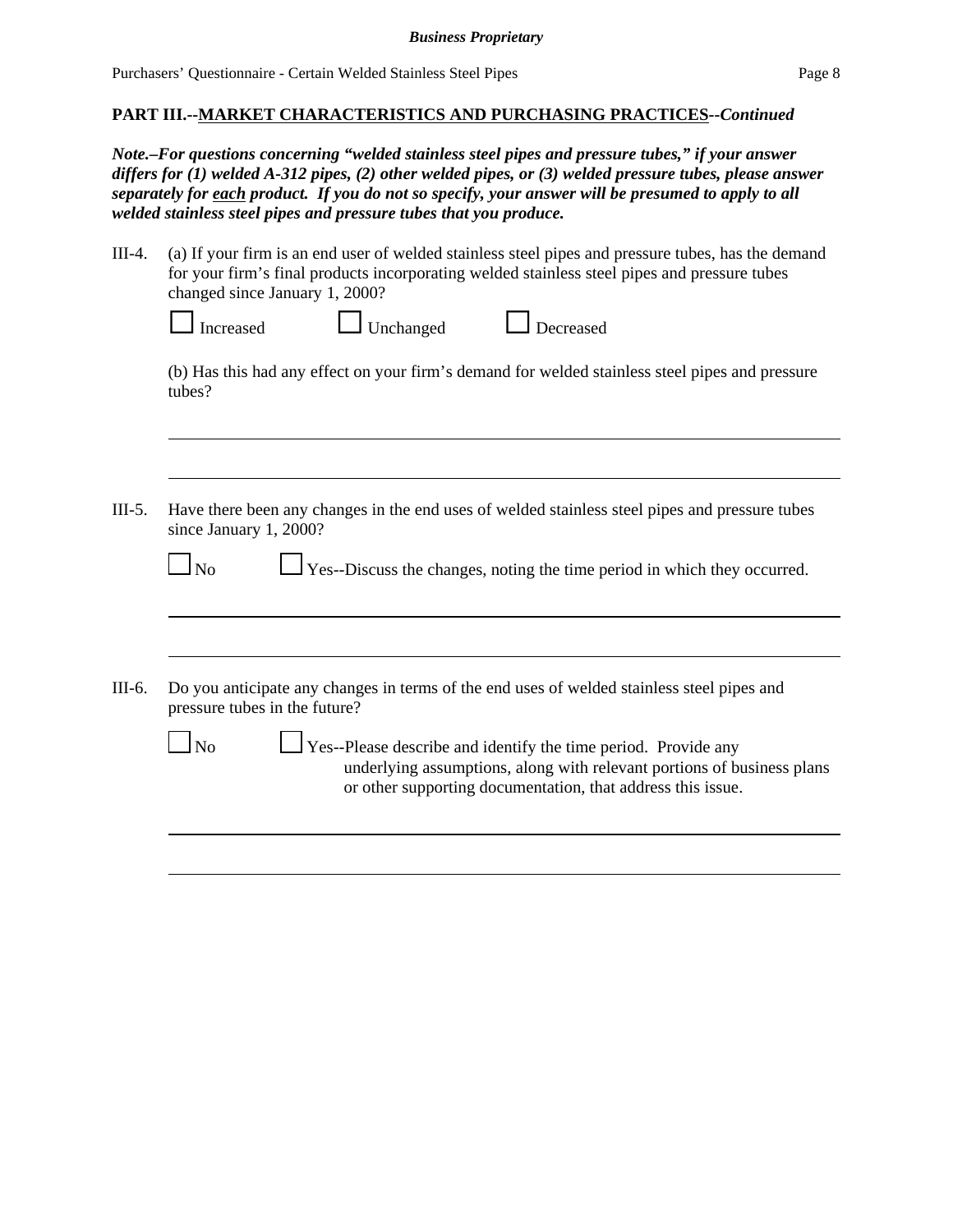*Note.–For questions concerning "welded stainless steel pipes and pressure tubes," if your answer differs for (1) welded A-312 pipes, (2) other welded pipes, or (3) welded pressure tubes, please answer separately for each product. If you do not so specify, your answer will be presumed to apply to all welded stainless steel pipes and pressure tubes that you produce.*

III-7. (a) Please list in order of importance any products that may be substituted for welded A-312 pipes, other welded pipes, and/or welded pressure tubes.

Welded A-312 pipes:  $(1)$  (2) (3)

Other welded pipes:

Welded pressure tubes:

(1)  $(2)$   $(3)$ 

(b) For each possible substitute product, please give examples of applications and end uses for which they are substitutes.

(c) Have changes in the prices of these products affected the price for welded stainless steel pipes and pressure tubes?

 $\Box$  No  $\Box$  Yes--Please explain.

III-8. Have there been any changes in the number or types of products that can be substituted for welded stainless steel pipes and pressure tubes since January 1, 2000?

 $\Box$  No  $\Box$  Yes--Please explain.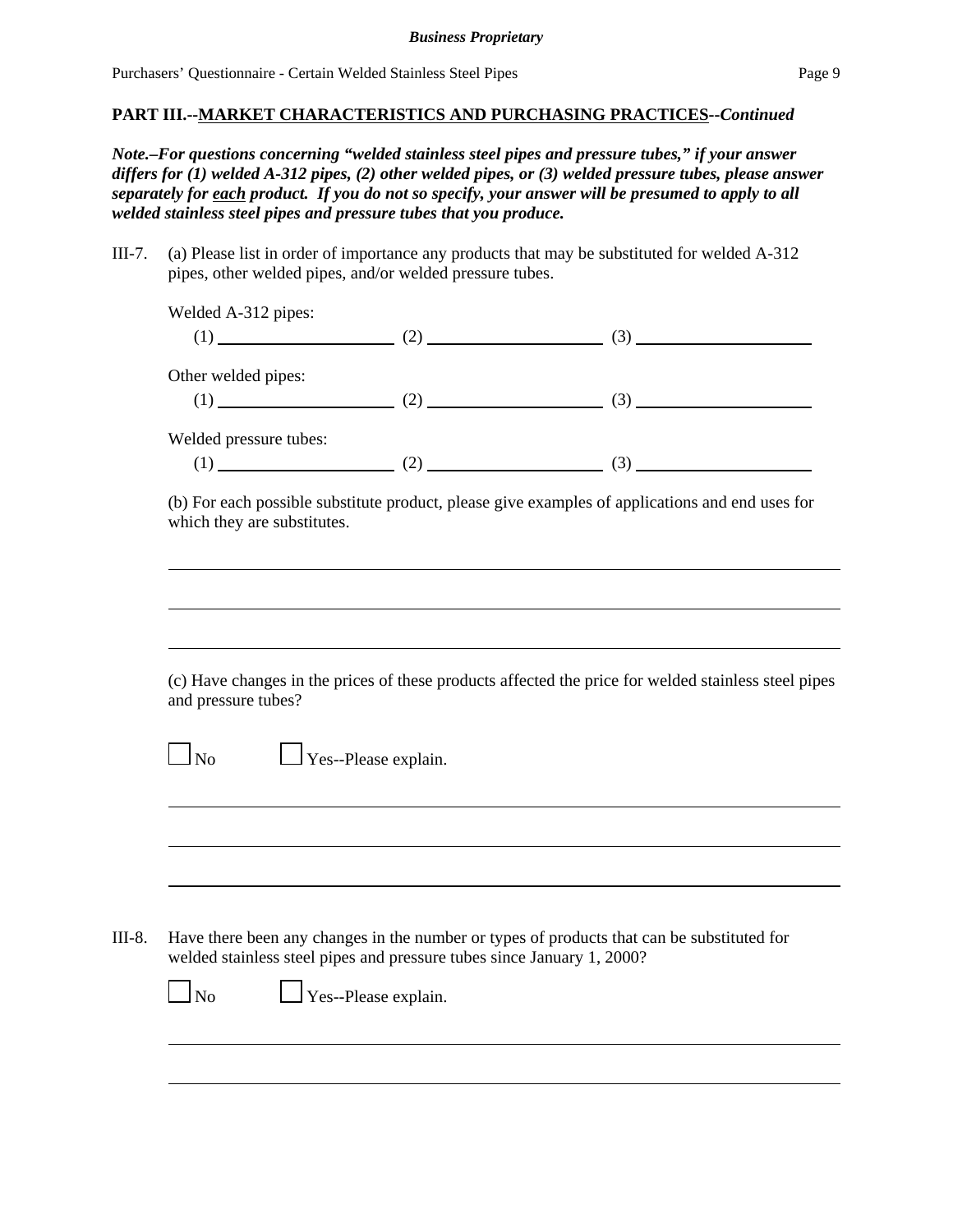#### **PART III.--MARKET CHARACTERISTICS AND PURCHASING PRACTICES--***Continued*

*Note.–For questions concerning "welded stainless steel pipes and pressure tubes," if your answer differs for (1) welded A-312 pipes, (2) other welded pipes, or (3) welded pressure tubes, please answer separately for each product. If you do not so specify, your answer will be presumed to apply to all welded stainless steel pipes and pressure tubes that you produce.*

III-9. Do you anticipate any changes in terms of the substitutability of other products for welded stainless steel pipes and pressure tubes in the future?

 $\Box$  Yes--Please describe. Provide any underlying assumptions, along with relevant portions of business plans or other supporting documentation, that address this issue.

III-10. (a) How has demand within the United States for welded stainless steel pipes and pressure tubes changed since January 1, 2000?

| Increased<br>$\Box$ Unchanged<br>Decreased                                                                                         |
|------------------------------------------------------------------------------------------------------------------------------------|
| Other (describe)                                                                                                                   |
| (b) How has demand outside the United States for welded stainless steel pipes and pressure tubes<br>changed since January 1, 2000? |
| Unchanged<br>Increased<br>Decreased                                                                                                |
| Other (describe)                                                                                                                   |
| (c) What were the principal factors affecting changes in demand?                                                                   |
|                                                                                                                                    |
|                                                                                                                                    |
|                                                                                                                                    |
|                                                                                                                                    |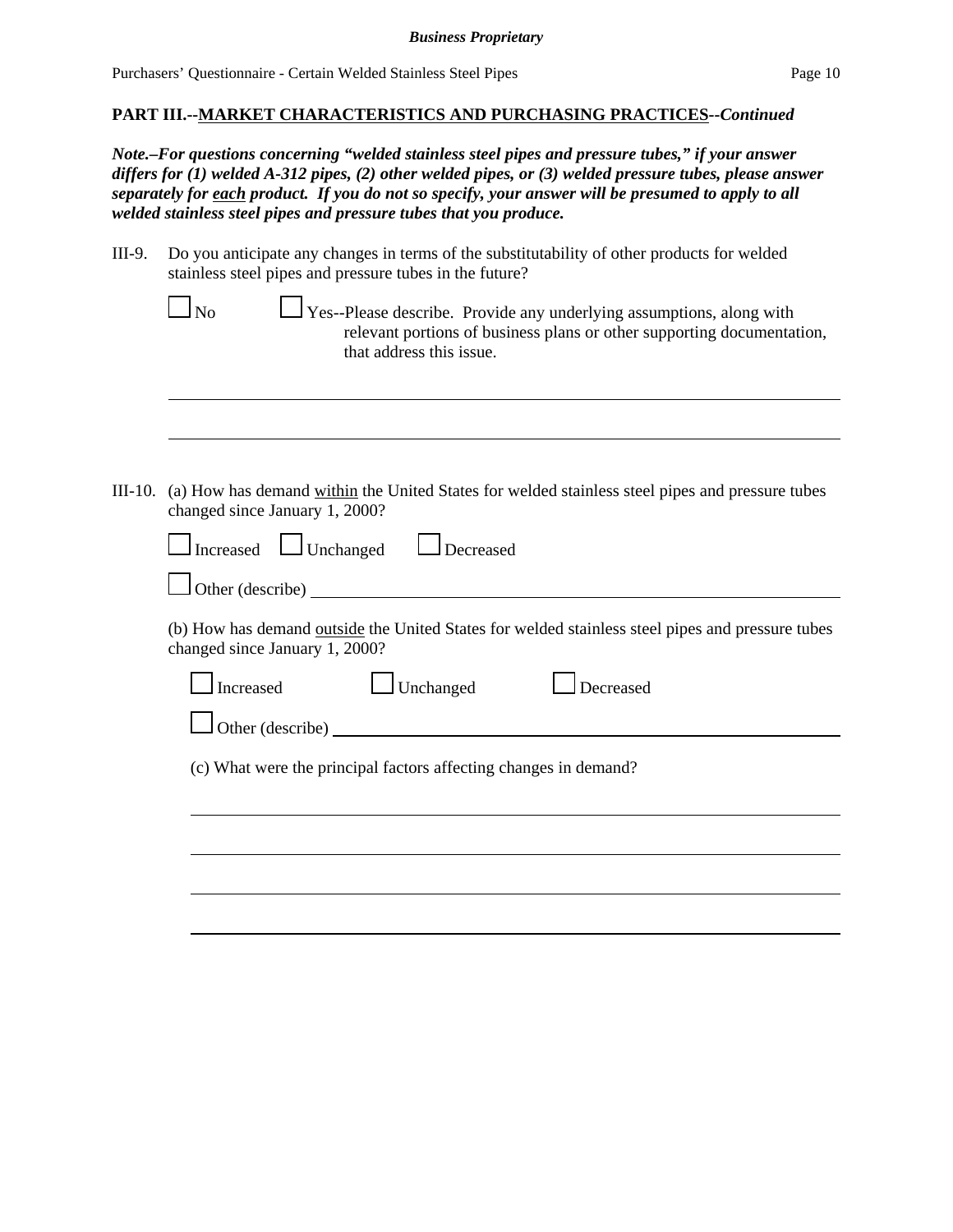*Note.–For questions concerning "welded stainless steel pipes and pressure tubes," if your answer differs for (1) welded A-312 pipes, (2) other welded pipes, or (3) welded pressure tubes, please answer separately for each product. If you do not so specify, your answer will be presumed to apply to all welded stainless steel pipes and pressure tubes that you produce.*

III-11. Do you anticipate any future changes in demand for welded stainless steel pipes and pressure tubes in the United States and, if known, the rest of the world?

|  | Yes-- Please describe and identify the time period. Provide<br>any underlying assumptions, along with relevant<br>portions of business plans or other supporting<br>documentation, that address this issue. |
|--|-------------------------------------------------------------------------------------------------------------------------------------------------------------------------------------------------------------|
|  |                                                                                                                                                                                                             |
|  |                                                                                                                                                                                                             |
|  |                                                                                                                                                                                                             |

III-12. Please provide as separate attachments to this request any studies, surveys, etc., that you are aware of that quantify and/or otherwise discuss demand for welded A-312 pipes, other welded pipes, or welded pressure tubes and/or factors affecting demand for such welded stainless steel pipes and pressure tubes in the (1) United States, (2) each of the major producing/consuming countries, including those subject to these reviews, and (3) the world as a whole. Of particular interest is such data on an annual basis from January 1, 2000 to the present and forecasts of these demand data.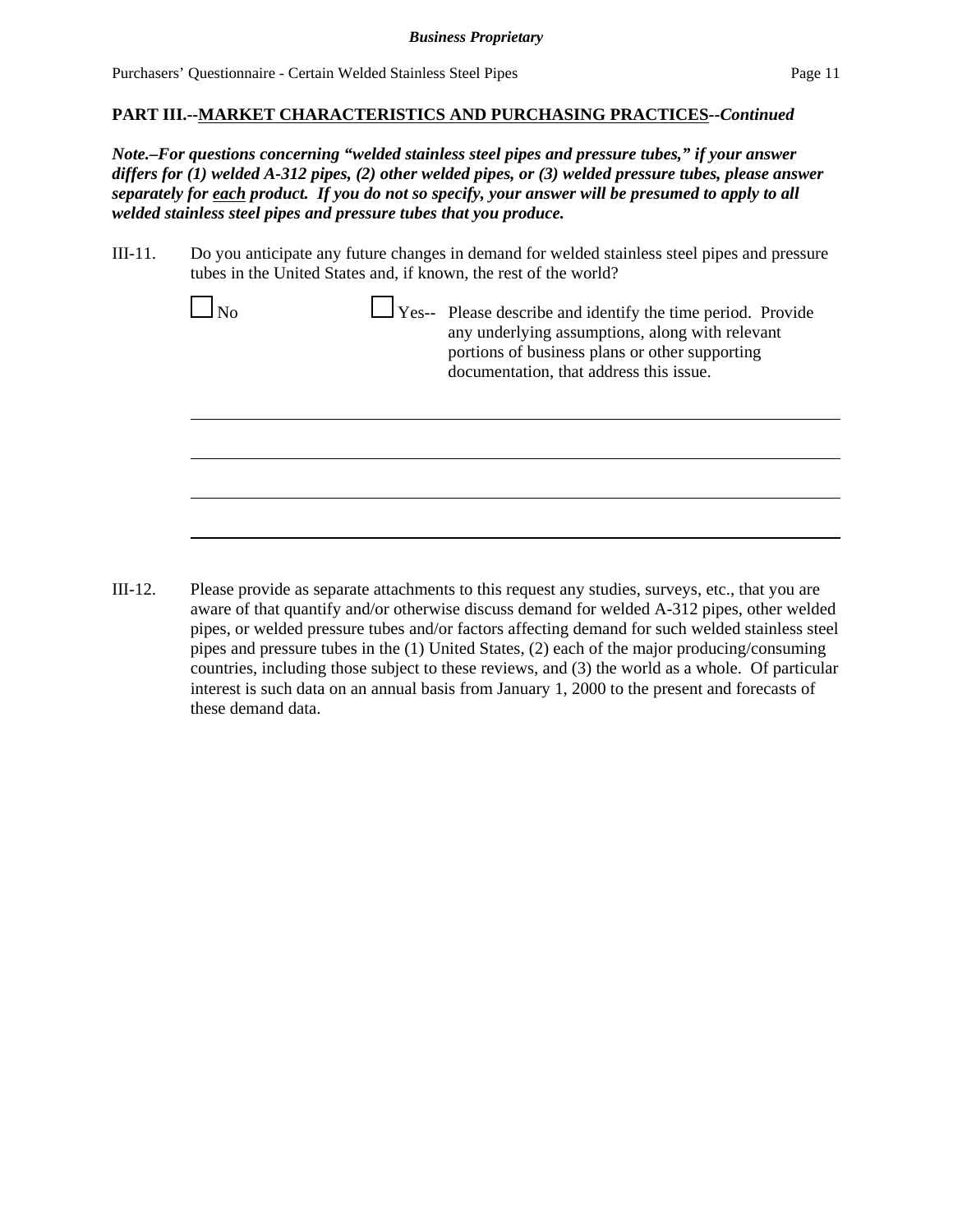*Note.–For questions concerning "welded stainless steel pipes and pressure tubes," if your answer differs for (1) welded A-312 pipes, (2) other welded pipes, or (3) welded pressure tubes, please answer separately for each product. If you do not so specify, your answer will be presumed to apply to all welded stainless steel pipes and pressure tubes that you produce.*

III-13. Have any changes occurred in any factors affecting supply (e.g., changes in availability or prices of raw materials, energy or labor; transportation conditions; production capacity and/or methods of production; technology; export markets; or alternative production opportunities) that affected the availability of U.S.-produced welded stainless steel pipes and pressure tubes in the U.S. market since January 1, 2000?

|           | Yes--Please note the time period(s) of any such changes, the<br>factors(s) involved, and the impact such changes had on your<br>shipment volumes and prices. Also, please specifically note if any<br>described changes remain in effect at the present time. |
|-----------|---------------------------------------------------------------------------------------------------------------------------------------------------------------------------------------------------------------------------------------------------------------|
|           |                                                                                                                                                                                                                                                               |
|           |                                                                                                                                                                                                                                                               |
|           |                                                                                                                                                                                                                                                               |
|           | Is buying a product that is produced in the United States an important factor in your firm's<br>purchases of welded stainless steel pipes and pressure tubes (please check ALL that apply)?                                                                   |
| $\Box$ No |                                                                                                                                                                                                                                                               |
|           | $\Box$ Yes-- Purchases of domestic product are required by law or regulation (for example,<br>government purchases under "Buy American" provisions). This involves<br>percent of all purchases of welded stainless steel pipes and pressure tubes.            |
|           | Yes-- Purchases of domestic product are not required by law or regulation, but are by your<br>customers. This involves _____ percent of all purchases of welded stainless steel<br>pipes and pressure tubes.                                                  |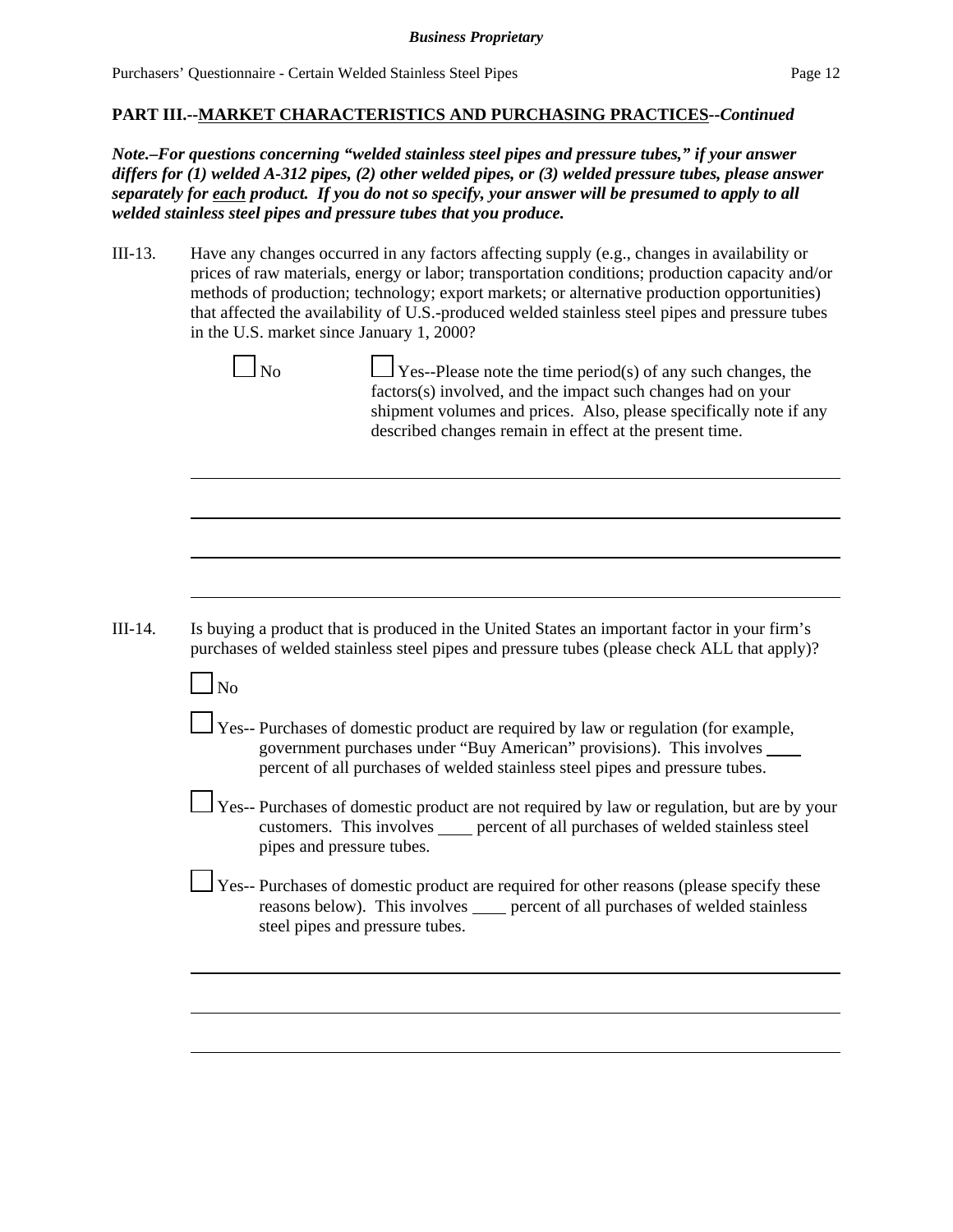*Note.–For questions concerning "welded stainless steel pipes and pressure tubes," if your answer differs for (1) welded A-312 pipes, (2) other welded pipes, or (3) welded pressure tubes, please answer separately for each product. If you do not so specify, your answer will be presumed to apply to all welded stainless steel pipes and pressure tubes that you produce.*

| III-15. | (a) Is the welded stainless steel pipes and pressure tubes market subject to business cycles or |
|---------|-------------------------------------------------------------------------------------------------|
|         | conditions of competition distinctive to welded stainless steel pipes and pressure tubes?       |

| $\Box$ No | $\Box$ Yes--Please explain and provide estimates of the duration of any such |
|-----------|------------------------------------------------------------------------------|
|           | cycle.                                                                       |

(b) Has the emergence of new markets for welded stainless steel pipes and pressure tubes since January 1, 2000 affected the business cycles or conditions of competition distinctive to welded stainless steel pipes and pressure tubes?

No Yes--Please explain any such changes.

III-16. Who are your major competitors?

III-17. Does your firm, and to the extent that you know, do your customers make purchasing decisions involving welded A-312 pipes, other welded stainless steel pipes, and welded stainless steel pressure tubes based on the producer of the welded stainless steel pipes and pressure tubes you purchase?

| Your firm: |  | $\Box$ Always $\Box$ Usually $\Box$ Sometimes $\Box$ Never                 |  |
|------------|--|----------------------------------------------------------------------------|--|
|            |  | Your customers: $\Box$ Always $\Box$ Usually $\Box$ Sometimes $\Box$ Never |  |

If at least sometimes, please discuss how your firm or your customers determine the producer and why this information is important.

| Your firm: |  |
|------------|--|
|------------|--|

Your customers: **Example 2018 Contract 2018 Contract 2018 Contract 2018 Contract 2018 Contract 2018 Contract 2018 Contract 2018 Contract 2018 Contract 2018 Contract 2018 Contract 2018 Contract 2018**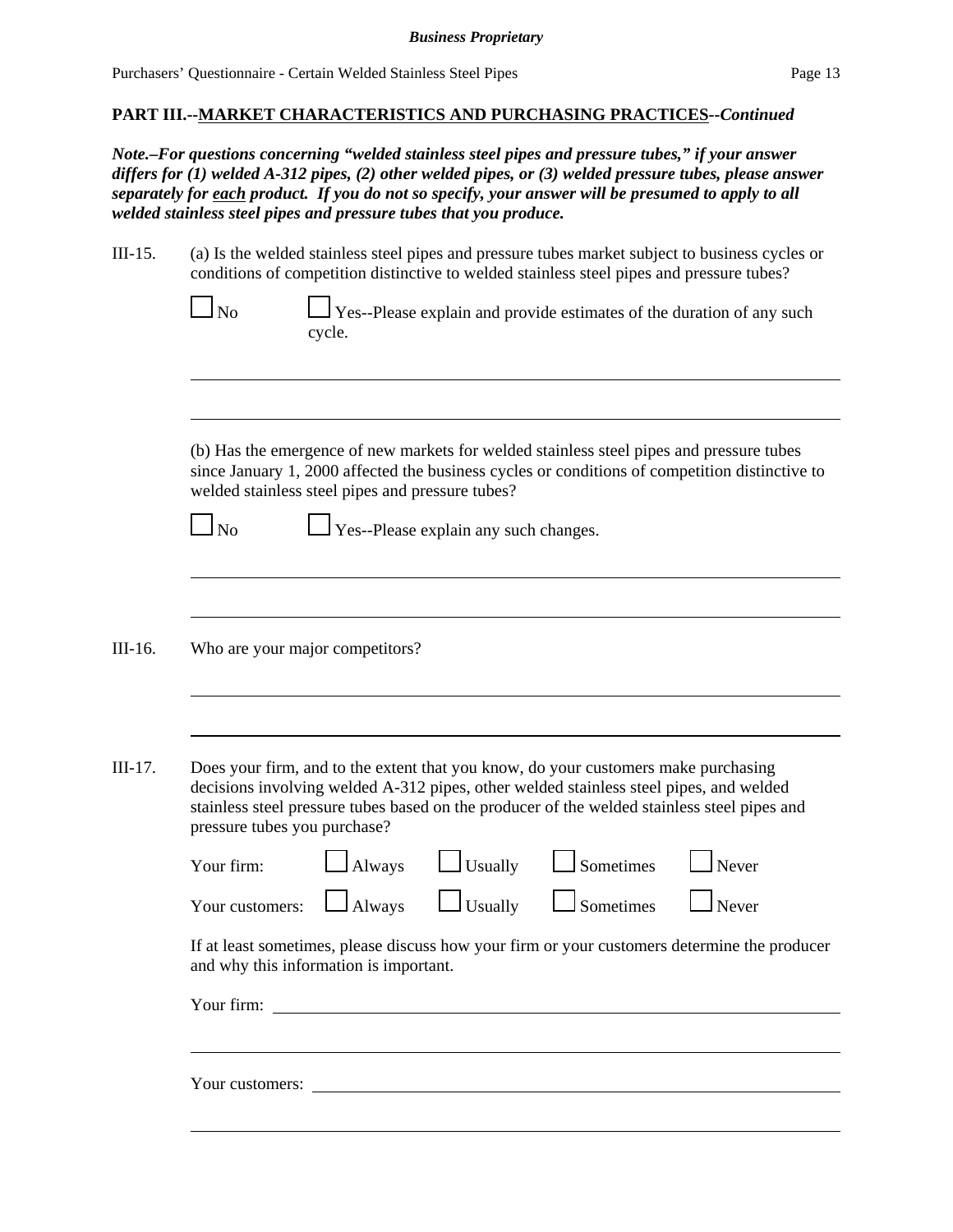*Note.–For questions concerning "welded stainless steel pipes and pressure tubes," if your answer differs for (1) welded A-312 pipes, (2) other welded pipes, or (3) welded pressure tubes, please answer separately for each product. If you do not so specify, your answer will be presumed to apply to all welded stainless steel pipes and pressure tubes that you produce.*

III-18. Does your firm, and to the extent that you know, do your customers make purchasing decisions involving certain welded stainless steel pipe based on the country of origin of the  $R$  and stainless steel pipes and pressure tubes you purchase?

| Your customers:<br>If at least sometimes, please discuss how your firm or your customers determine the source<br>and why this information is important.<br>Your firm:<br>Your customers: <u>contract the contract of the contract of the contract of the contract of the contract of the contract of the contract of the contract of the contract of the contract of the contract of the contract of the </u><br>(a) How frequently do you make purchases?<br>Daily | $\Box$ Always | $\Box$ Usually | Sometimes                                                                                        | Never |
|---------------------------------------------------------------------------------------------------------------------------------------------------------------------------------------------------------------------------------------------------------------------------------------------------------------------------------------------------------------------------------------------------------------------------------------------------------------------|---------------|----------------|--------------------------------------------------------------------------------------------------|-------|
|                                                                                                                                                                                                                                                                                                                                                                                                                                                                     |               |                |                                                                                                  |       |
|                                                                                                                                                                                                                                                                                                                                                                                                                                                                     |               |                |                                                                                                  |       |
|                                                                                                                                                                                                                                                                                                                                                                                                                                                                     |               |                |                                                                                                  |       |
|                                                                                                                                                                                                                                                                                                                                                                                                                                                                     |               |                |                                                                                                  |       |
| (b) Do you expect this purchasing pattern to change in the next two years?                                                                                                                                                                                                                                                                                                                                                                                          |               |                | $\Box$ Weekly $\Box$ Monthly $\Box$ Quarterly $\Box$ Annually<br>Other (specify) $\qquad \qquad$ |       |
| $\log$                                                                                                                                                                                                                                                                                                                                                                                                                                                              |               |                | $\perp$ Yes--How and why do you expect these changes to occur?                                   |       |
| How many suppliers do you generally contact before making a purchase?                                                                                                                                                                                                                                                                                                                                                                                               |               |                |                                                                                                  |       |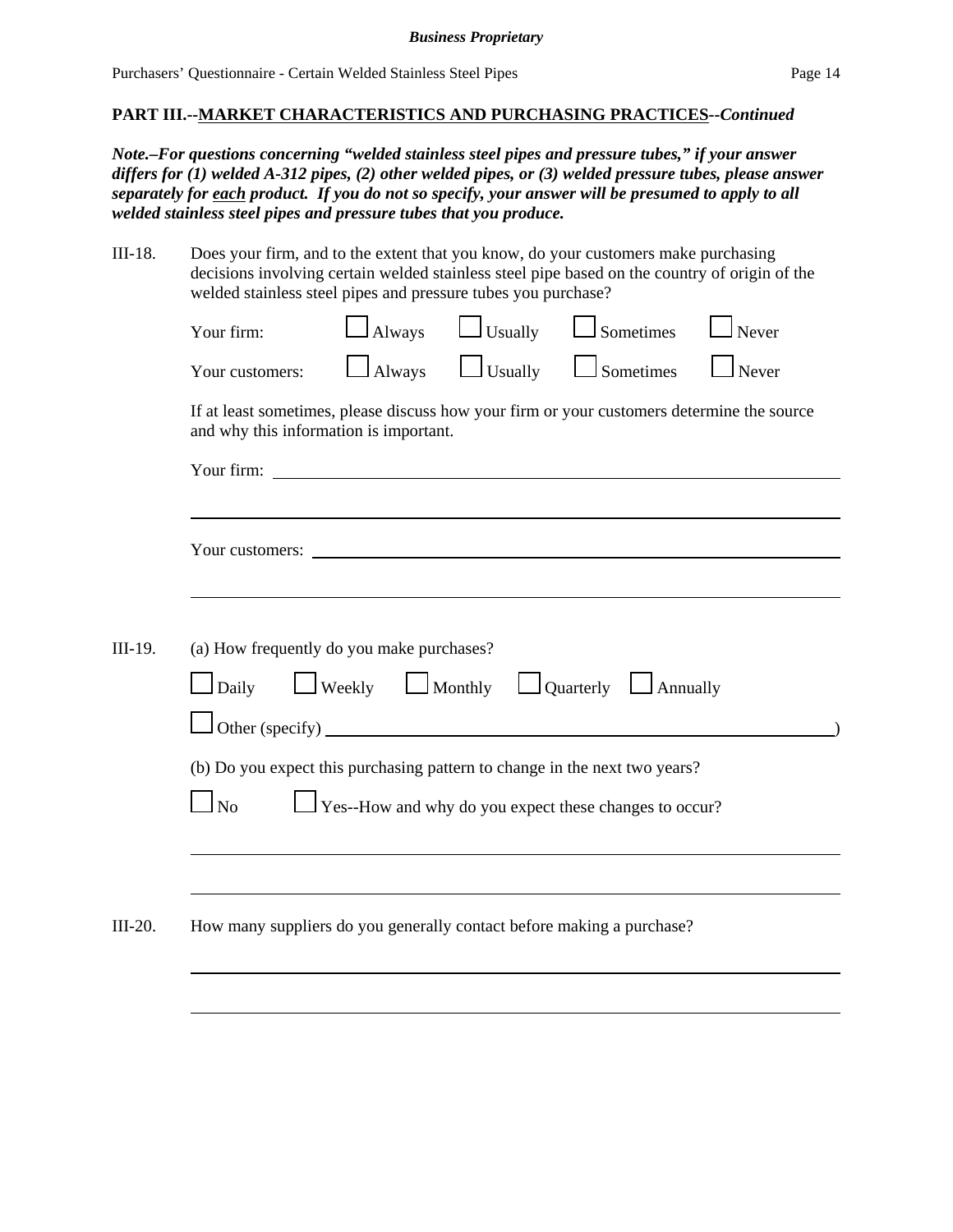*Note.–For questions concerning "welded stainless steel pipes and pressure tubes," if your answer differs for (1) welded A-312 pipes, (2) other welded pipes, or (3) welded pressure tubes, please answer separately for each product. If you do not so specify, your answer will be presumed to apply to all welded stainless steel pipes and pressure tubes that you produce.*

| III-21. | (a) Do purchases of welded stainless steel pipes and pressure tubes usually involve |
|---------|-------------------------------------------------------------------------------------|
|         | negotiations between supplier and purchaser?                                        |
|         |                                                                                     |

| (b) Does your firm tend to vary its purchases from a given supplier within a specified time<br>period based on the price offered for that period?<br>Yes-- Specify the time period.<br>N <sub>o</sub><br>Have you changed suppliers since 2000?<br>N <sub>o</sub><br>suppliers. | $\mathbf{N}_0$ | Yes-- Please describe these negotiations. In your response, please<br>comment on whether purchasers generally quote competing<br>prices as part of the negotiation process. |
|---------------------------------------------------------------------------------------------------------------------------------------------------------------------------------------------------------------------------------------------------------------------------------|----------------|-----------------------------------------------------------------------------------------------------------------------------------------------------------------------------|
| Yes-- Please list the supplier or suppliers and indicate whether the<br>firm was added or dropped as a supplier. Also give the<br>reasons for the change and how frequently you change                                                                                          |                |                                                                                                                                                                             |
|                                                                                                                                                                                                                                                                                 |                |                                                                                                                                                                             |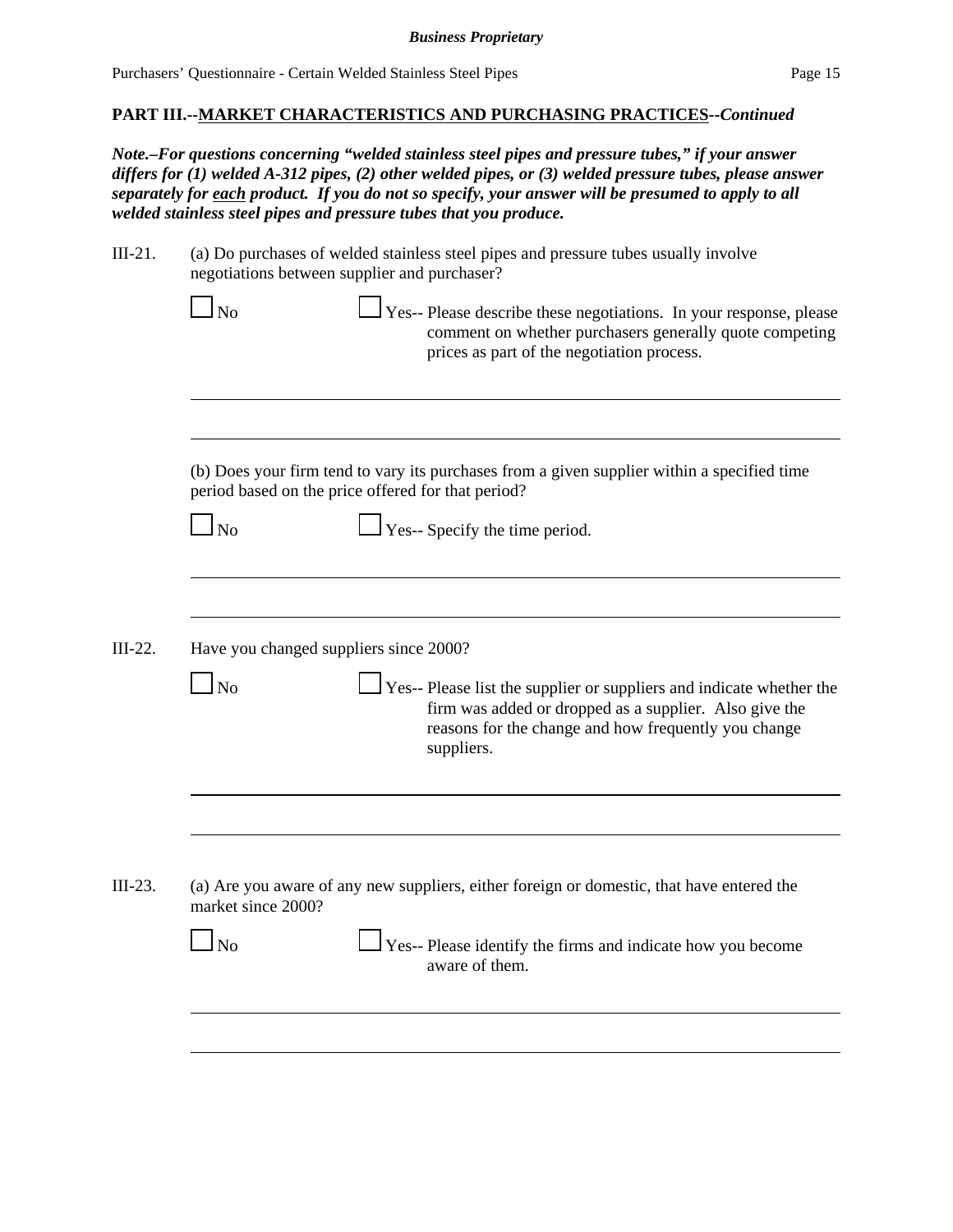### **PART III.--MARKET CHARACTERISTICS AND PURCHASING PRACTICES--***Continued*

*Note.–For questions concerning "welded stainless steel pipes and pressure tubes," if your answer differs for (1) welded A-312 pipes, (2) other welded pipes, or (3) welded pressure tubes, please answer separately for each product. If you do not so specify, your answer will be presumed to apply to all welded stainless steel pipes and pressure tubes that you produce.*

III-23. (b) Do you expect new suppliers of welded stainless steel pipes and pressure tubes to enter the market in the future?

| $\Box$ No | □ Yes--Please provide details, noting the specific future time period in your |
|-----------|-------------------------------------------------------------------------------|
|           | response.                                                                     |

III-24. Do you require your suppliers to become certified or prequalified with respect to the quality, chemistry, strength, or other performance characteristic of the welded stainless steel pipes and pressure tubes they sell to your firm?

 $\bigcup$  Yes– percent of purchases in 2005  $\bigcup$  Yes–all purchases

Please provide a general description of the certification or qualification process and the time required.

- III-25. Briefly describe the factors that you consider when qualifying a new supplier (e.g., quality of product, reliability of supplier, etc.) and estimate the time it takes to certify or qualify a new supplier.
- III-26. Since January 1, 2000, have any domestic or foreign producers failed in their attempts to certify or qualify their welded stainless steel pipes and pressure tubes with your firm or have any producers lost their approved status?

| $\Box$ No | $\Box$ Yes--Please identify these firms, the countries where they are located, and |
|-----------|------------------------------------------------------------------------------------|
|           | the reasons why they failed the certification/qualification process.               |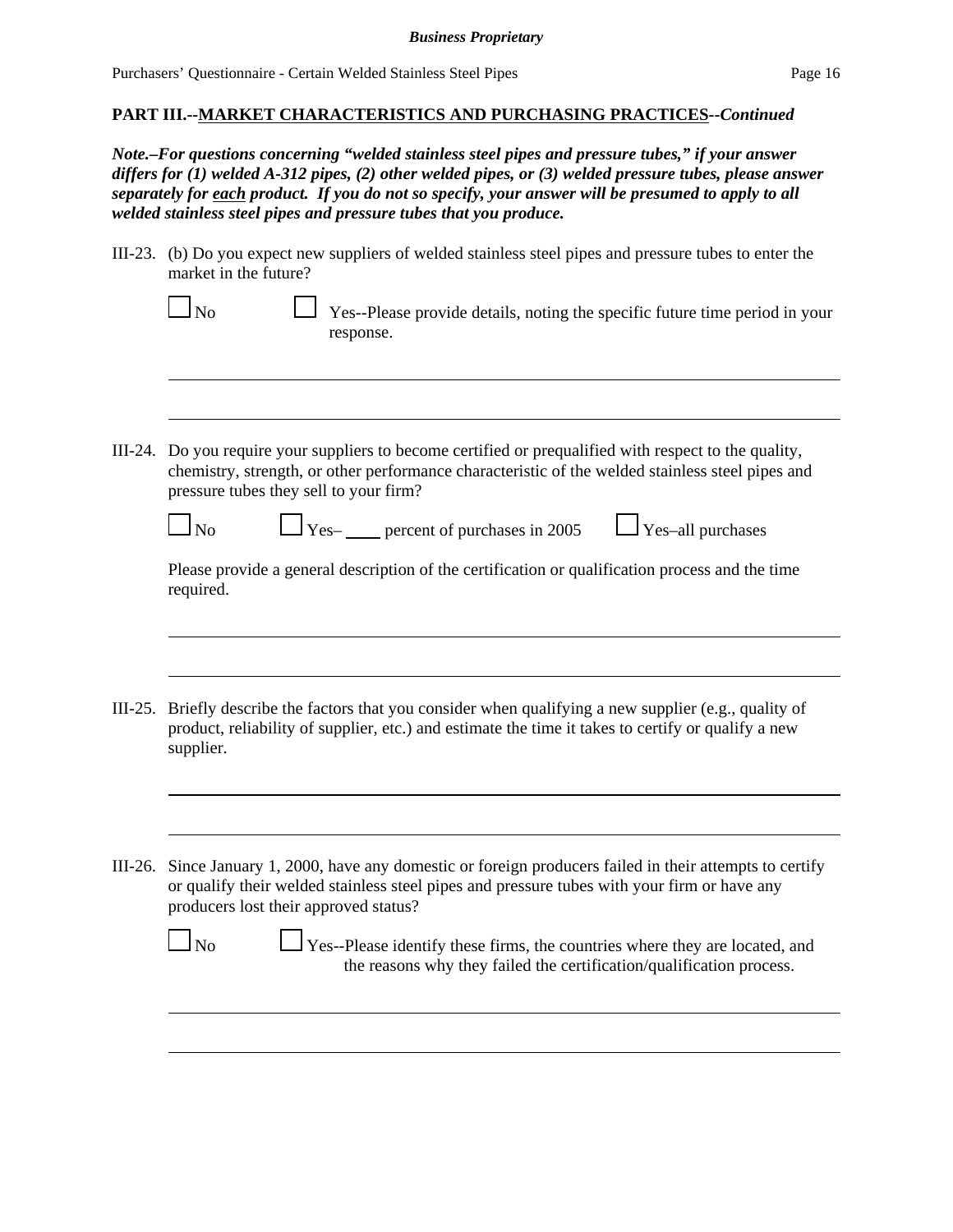*Note.–For questions concerning "welded stainless steel pipes and pressure tubes," if your answer differs for (1) welded A-312 pipes, (2) other welded pipes, or (3) welded pressure tubes, please answer separately for each product. If you do not so specify, your answer will be presumed to apply to all welded stainless steel pipes and pressure tubes that you produce.*

III-27. (a) For the factors listed below, please rate each in terms of its importance in your purchase decision for welded stainless steel pipes and pressure tubes.

|                                    | <b>VERY</b><br><b>IMPORTANT</b> | <b>SOMEWHAT</b><br><b>IMPORTANT</b> | <b>NOT</b><br><b>IMPORTANT</b> |
|------------------------------------|---------------------------------|-------------------------------------|--------------------------------|
|                                    |                                 |                                     |                                |
| Delivery terms                     |                                 |                                     |                                |
| Delivery time                      |                                 |                                     |                                |
| Discounts offered $\ldots$         |                                 |                                     |                                |
| Extension of credit                |                                 |                                     |                                |
| Price                              |                                 |                                     |                                |
| Minimum qty requirements           |                                 |                                     |                                |
| Packaging                          |                                 |                                     |                                |
| Product consistency                |                                 |                                     |                                |
| Quality meets industry standards   |                                 |                                     |                                |
| Quality exceeds industry standards |                                 |                                     |                                |
|                                    |                                 |                                     |                                |
| Reliability of supply              |                                 |                                     |                                |
| Technical support/service          |                                 |                                     |                                |
| U.S. transportation costs          |                                 |                                     |                                |
| Other (specify):                   |                                 |                                     |                                |
|                                    |                                 |                                     |                                |
|                                    |                                 |                                     |                                |
|                                    |                                 |                                     |                                |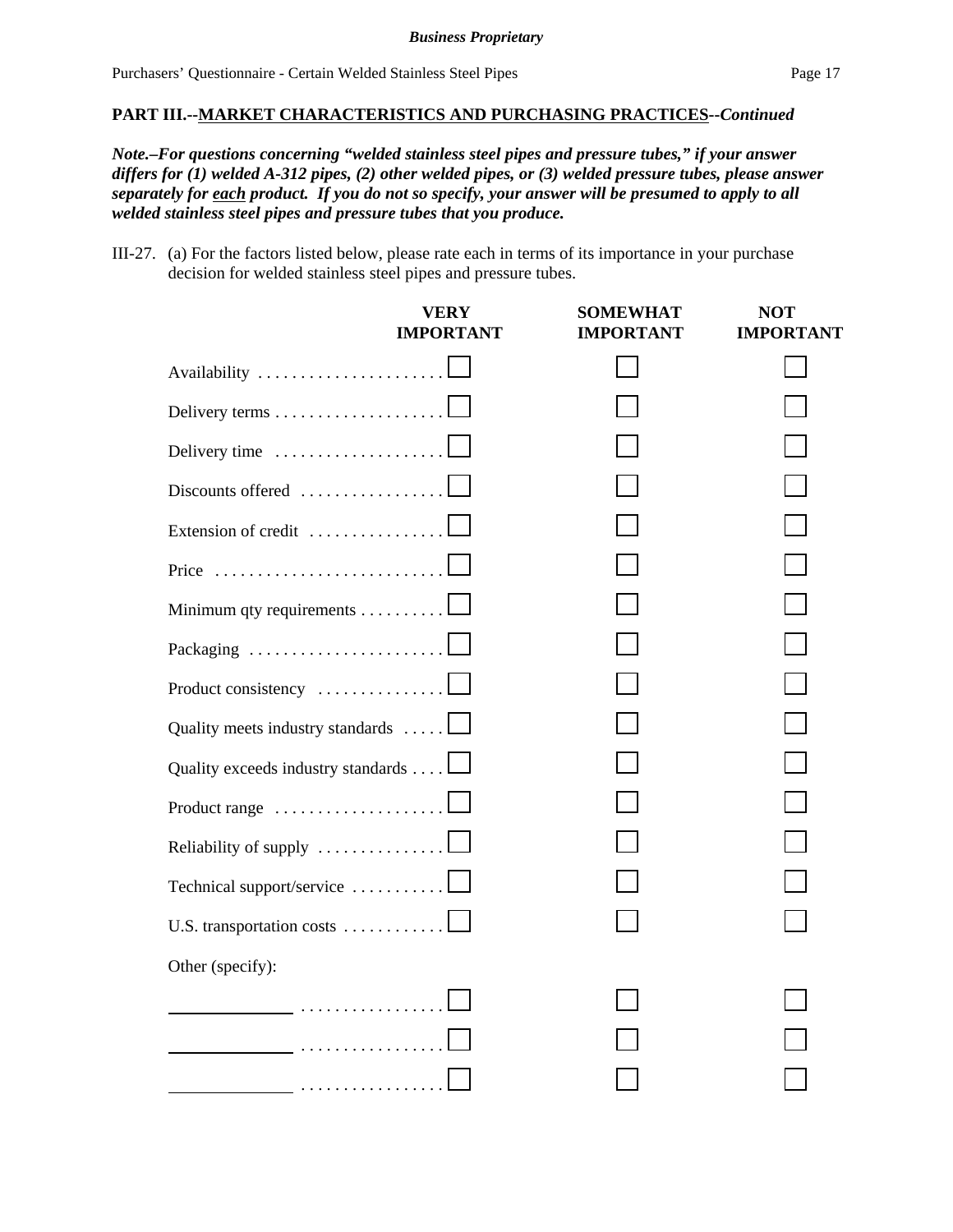*Note.–For questions concerning "welded stainless steel pipes and pressure tubes," if your answer differs for (1) welded A-312 pipes, (2) other welded pipes, or (3) welded pressure tubes, please answer separately for each product. If you do not so specify, your answer will be presumed to apply to all welded stainless steel pipes and pressure tubes that you produce.*

III-27. (b) Please list, in order of their importance, the three major factors generally considered by your firm in deciding from whom to purchase welded stainless steel pipes and pressure tubes for any one order (examples include current availability, extension of credit, prearranged contracts, price, quality exceeding specifications or industry standards, range of supplier's product line, traditional supplier, etc.).

| 2. $\overline{\phantom{a}}$                                                                                                                                                                                                                                                                                                                                                                                                                                                                                                                                                                                                                                                                                                          |
|--------------------------------------------------------------------------------------------------------------------------------------------------------------------------------------------------------------------------------------------------------------------------------------------------------------------------------------------------------------------------------------------------------------------------------------------------------------------------------------------------------------------------------------------------------------------------------------------------------------------------------------------------------------------------------------------------------------------------------------|
| 3.                                                                                                                                                                                                                                                                                                                                                                                                                                                                                                                                                                                                                                                                                                                                   |
|                                                                                                                                                                                                                                                                                                                                                                                                                                                                                                                                                                                                                                                                                                                                      |
| III-28. What characteristics does your firm consider when determining the quality of welded stainless<br>steel pipes and pressure tubes?                                                                                                                                                                                                                                                                                                                                                                                                                                                                                                                                                                                             |
|                                                                                                                                                                                                                                                                                                                                                                                                                                                                                                                                                                                                                                                                                                                                      |
| III-29.<br>Assuming the competing merchandise meets the same specifications, how often does your firm<br>purchase welded stainless steel pipes and pressure tubes at the lowest price?                                                                                                                                                                                                                                                                                                                                                                                                                                                                                                                                               |
| $\Box$ Usually<br>$\Box$ Sometimes<br>$\Box$ Never<br>$\Box$ Always                                                                                                                                                                                                                                                                                                                                                                                                                                                                                                                                                                                                                                                                  |
| III-30. Please list the names of any firms you considered price leaders in the welded stainless steel pipes<br>and pressure tubes market since January 1, 2000. A price leader is defined as (1) one or more<br>firms that initiate a price change, either upward or downward, that is followed by other firms, or<br>(2) one or more firms that have a significant impact on prices. A price leader does not necessarily<br>have to be the lowest priced supplier. For those firms identified as a price leader, please specify<br>the time period in which a price change was communicated, whether the price change was<br>upward or downward, and whether it covered a specific geographic region or a specific product<br>type. |
|                                                                                                                                                                                                                                                                                                                                                                                                                                                                                                                                                                                                                                                                                                                                      |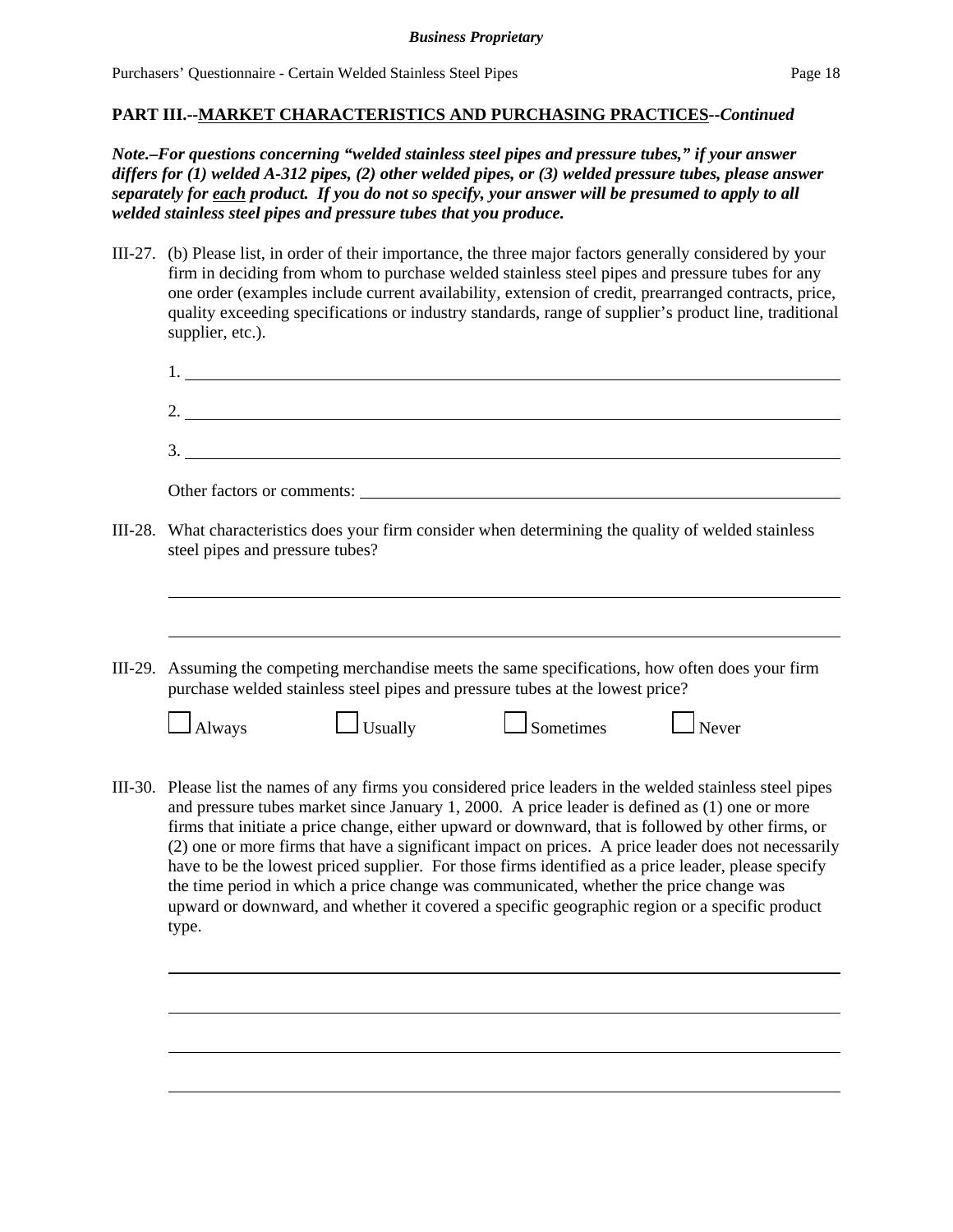### **PART III.--MARKET CHARACTERISTICS AND PURCHASING PRACTICES--***Continued*

*Note.–For questions concerning "welded stainless steel pipes and pressure tubes," if your answer differs for (1) welded A-312 pipes, (2) other welded pipes, or (3) welded pressure tubes, please answer separately for each product. If you do not so specify, your answer will be presumed to apply to all welded stainless steel pipes and pressure tubes that you produce.*

III-31. Please describe how the above firm(s) exhibited price leadership.

III-32. How frequently does the price of the welded stainless steel pipes and pressure tubes you are purchasing change?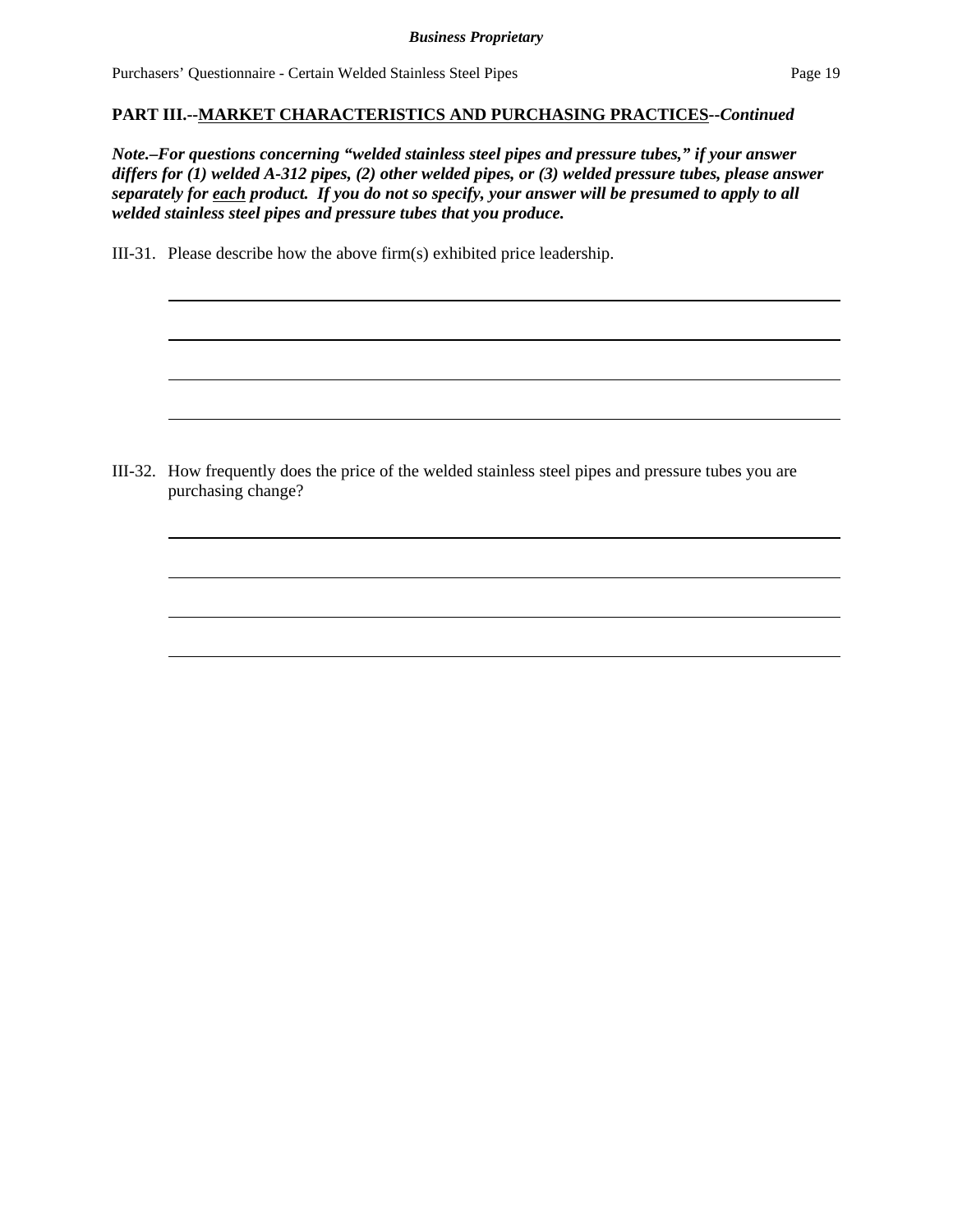### **PART III.--MARKET CHARACTERISTICS AND PURCHASING PRACTICES--***Continued*

*Note.–For questions concerning "welded stainless steel pipes and pressure tubes," if your answer differs for (1) welded A-312 pipes, (2) other welded pipes, or (3) welded pressure tubes, please answer separately for each product. If you do not so specify, your answer will be presumed to apply to all welded stainless steel pipes and pressure tubes that you produce.*

III-33. Does your firm purchase welded stainless steel pipes and pressure tubes over the internet?

| N <sub>o</sub> | Yes--Please describe, noting the estimated percentage of your firm's total |
|----------------|----------------------------------------------------------------------------|
|                | purchases of welded stainless steel pipes and pressure tubes in 2005       |
|                | accounted for by internet purchases.                                       |

III-34. (a) As an attachment to this questionnaire, please identify and discuss any improvements/changes in the U.S. welded stainless steel pipes and pressure tubes industry since January 1, 2000, and explain fully, to the extent possible, the factor(s), including the order(s) under review, that was/(were) responsible for each improvement/change.

(b) Please also discuss fully, to the extent possible, any improvements/changes that you anticipate in the future in the U.S. welded stainless steel pipes and pressure tubes industry. Identify the specific future time period covered in your response, and discuss the factors that you believe would be responsible for each improvement/change.

III-35. What do you think will be the likely effects of any revocation of the antidumping duty orders for imports of welded A-312 pipes from Korea and/or Taiwan? As appropriate, please discuss any potential effects of revocation of the antidumping duty orders on (1) the future activities of your firm and (2) the U.S. market as a whole. Please note the future time period to which you are referring. Attach additional pages if necessary.

(1) Activities of your firm:

(2) Entire U.S. market: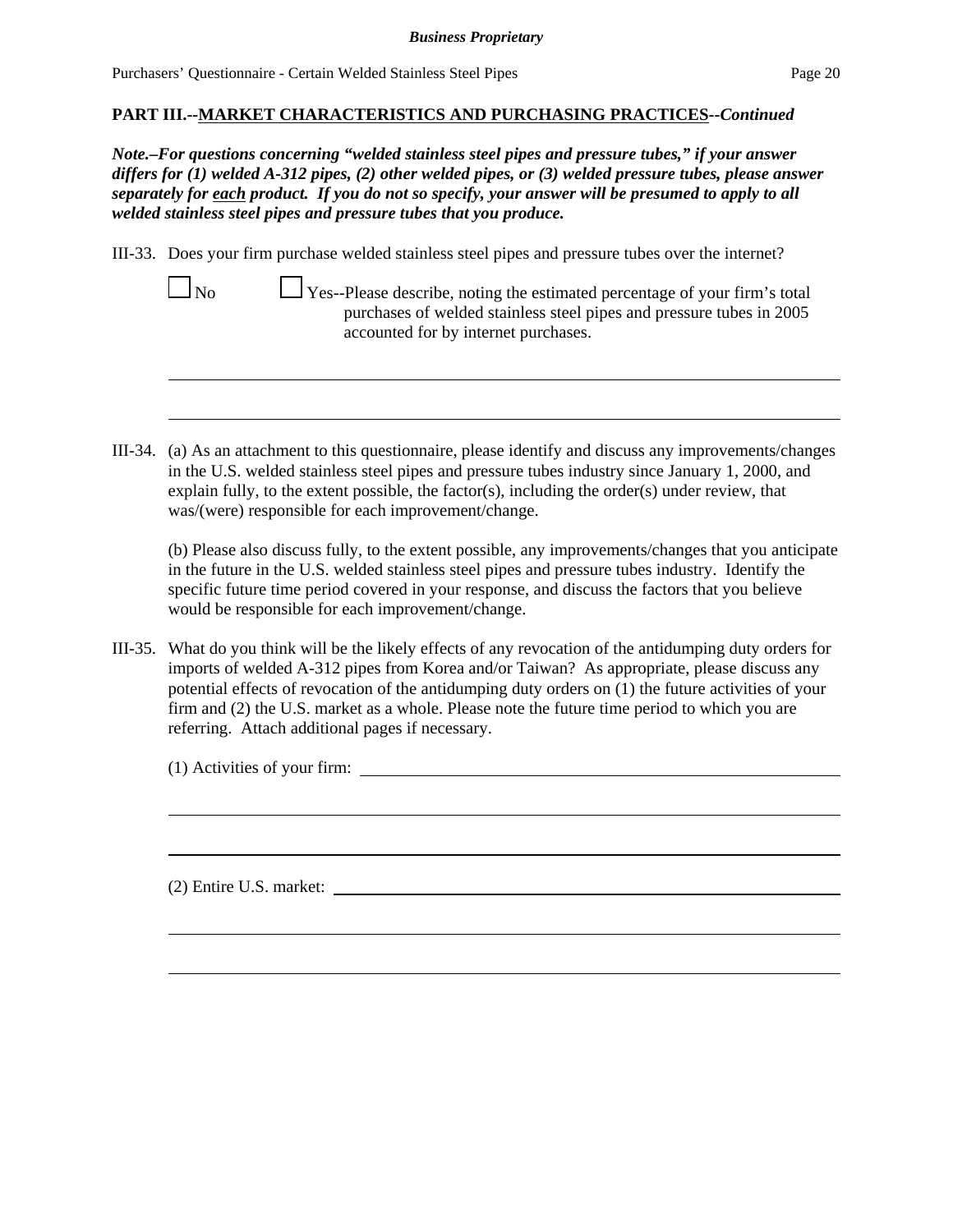# **PART IV.--COMPARISONS BETWEEN IMPORTED AND U.S.-PRODUCED WELDED STAINLESS STEEL PIPES AND PRESSURE TUBES**

*Note.–For questions concerning "welded stainless steel pipes and pressure tubes," if your answer differs for (1) welded A-312 pipes, (2) other welded pipes, or (3) welded pressure tubes, please answer separately for each product. If you do not so specify, your answer will be presumed to apply to all welded stainless steel pipes and pressure tubes that you produce.*

IV-1. Please indicate the countries of origin for welded stainless steel pipes and pressure tubes for which your firm has actual marketing/pricing knowledge.

| $\Box$ United States |
|----------------------|
| $\Box$ Korea         |
| $\Box$ Taiwan        |
|                      |

Other countries (Please specify )

IV-2. Are welded stainless steel pipes and pressure tubes produced in the United States and in other countries used interchangeably (i.e., can they physically be used in the same applications)? Please indicate below, using "A" to indicate that the products from a specified country-pair are *always* interchangeable, "F" to indicate that the products are *frequently* interchangeable,"S" to indicate that the products are *sometimes* interchangeable,"N" to indicate that the products are *never* interchangeable, and "0" to indicate *no familiarity* with products from a specified country-pair.<sup>1</sup>

| Country-pair         | <b>United States</b> | Korea | Taiwan | Other countries |
|----------------------|----------------------|-------|--------|-----------------|
| <b>United States</b> |                      |       |        |                 |
| Korea                |                      |       |        |                 |
| Taiwan               |                      |       |        |                 |

 1 For any country-pair producing welded stainless steel pipes and pressure tubes which are *sometimes or never* used interchangeably, please explain the factors that limit or preclude interchangeable use: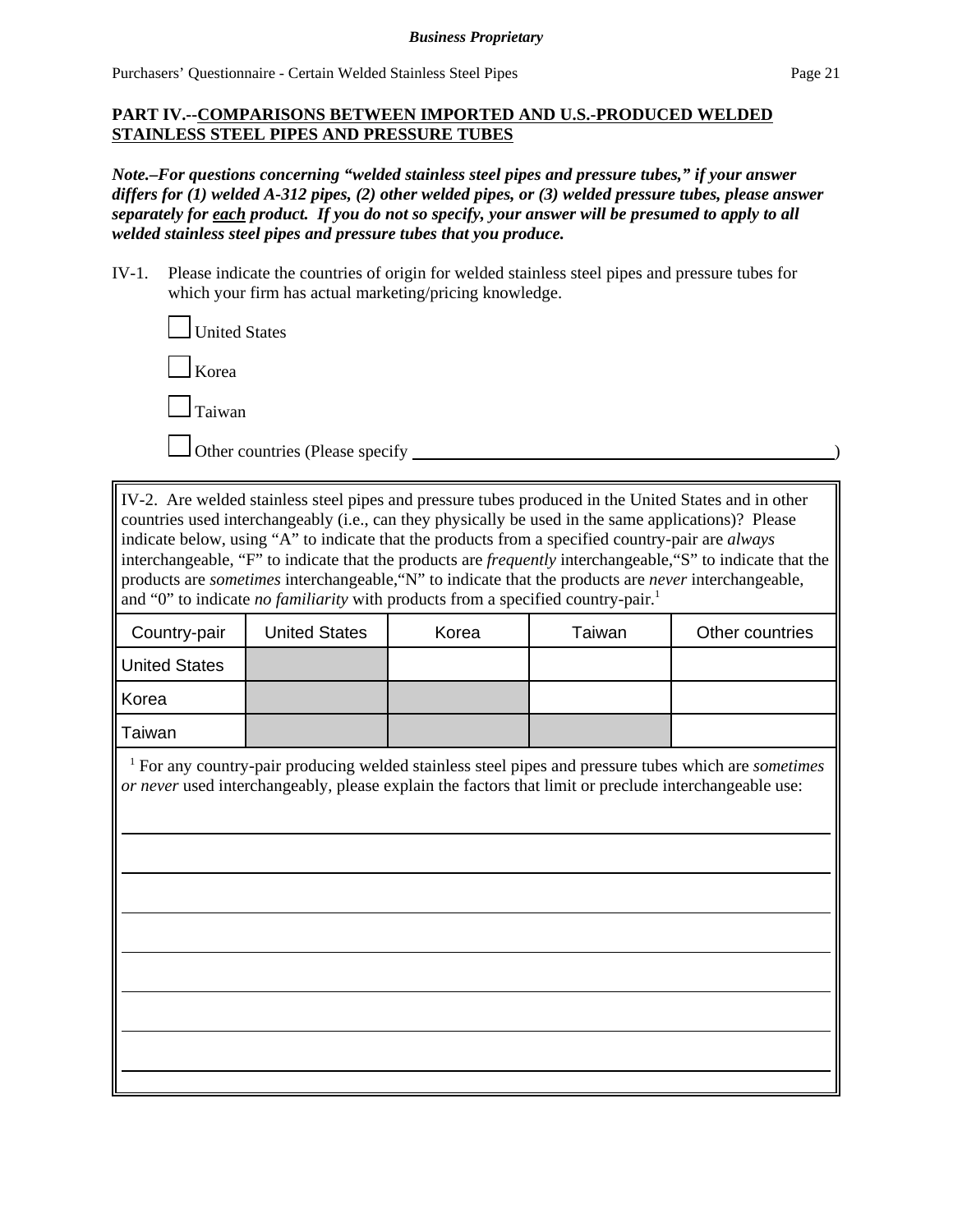# **PART IV.--COMPARISONS BETWEEN IMPORTED AND U.S.-PRODUCED WELDED STAINLESS STEEL PIPES AND PRESSURE TUBES.--***Continued*

*Note.–For questions concerning "welded stainless steel pipes and pressure tubes," if your answer differs for (1) welded A-312 pipes, (2) other welded pipes, or (3) welded pressure tubes, please answer separately for each product. If you do not so specify, your answer will be presumed to apply to all welded stainless steel pipes and pressure tubes that you produce.*

- IV-3. Do you or your customers ever specifically order welded stainless steel pipes and pressure tubes from one country in particular over other possible sources of supply?
	- No Yes--Please identify all relevant countries (including the United States and Korea, and Taiwan, and also relevant countries other than Korea and Taiwan) from which you or your customers prefer to order, and indicate why welded stainless steel pipes and pressure tubes from these countries is preferred over product from other countries (please note the specific product in your response).

IV-4. Are certain grades/types/sizes of welded stainless steel pipes and pressure tubes available from only a single source (please specify by country, domestic or foreign, including the United States, Korea, and Taiwan, and also relevant (nonsubject) countries other than Korea and Taiwan)?

 $\Box$  No  $\Box$  Yes--Please identify the source and the grade/type/size.

IV-5. If you purchased welded stainless steel pipes and pressure tubes from one source although a comparable product was available from another source at a lower price, please explain your reasons for doing so (please specify by country, including the United States, Korea, and Taiwan, and also relevant (nonsubject) countries other than Korea and Taiwan). Possibilities might include transaction characteristics such as length of time to fill orders, minimum order size, reliability of supply, etc.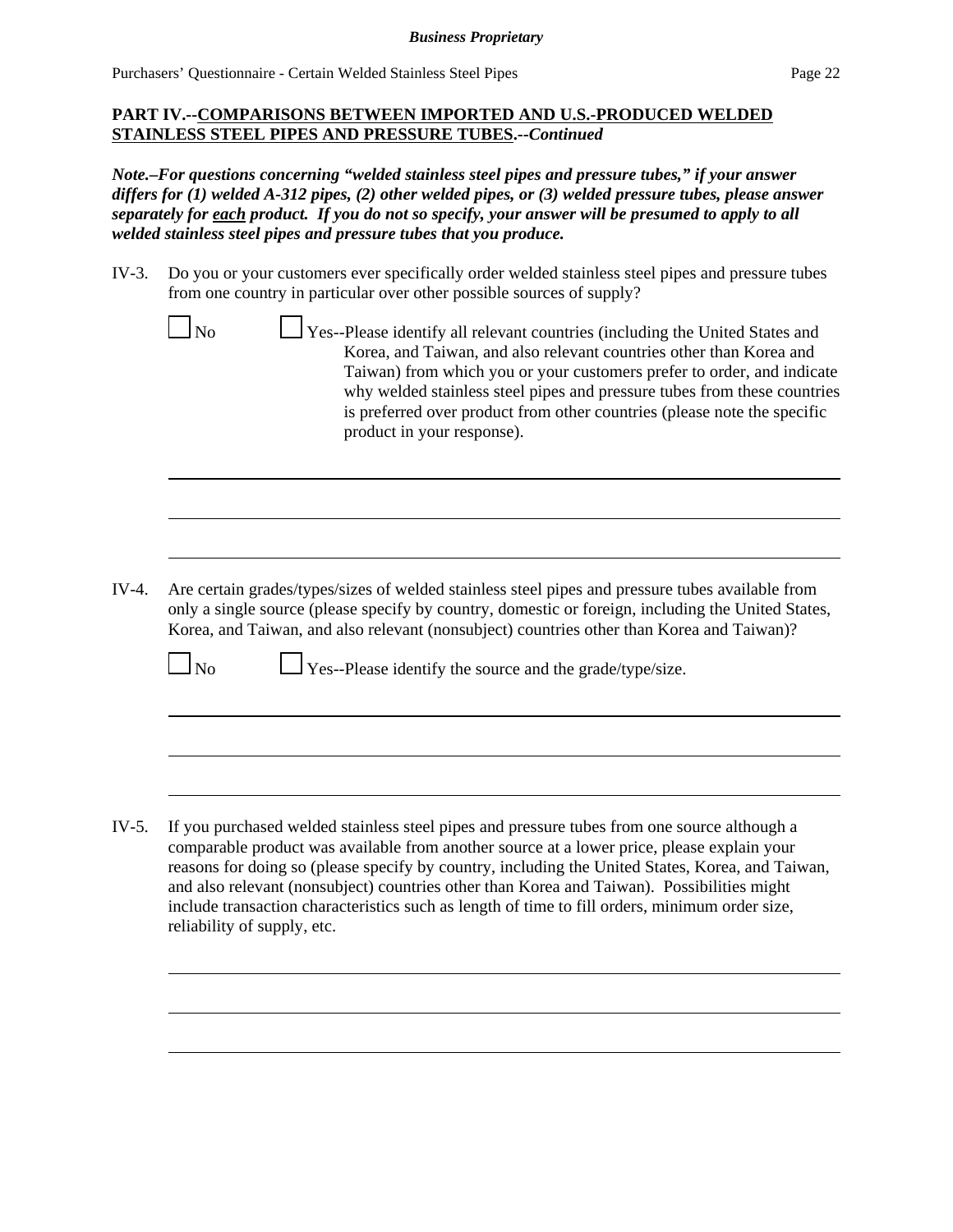### **PART IV.--COMPARISONS BETWEEN IMPORTED AND U.S.-PRODUCED WELDED STAINLESS STEEL PIPES AND PRESSURE TUBES.--***Continued*

*Note.–For questions concerning "welded stainless steel pipes and pressure tubes," if your answer differs for (1) welded A-312 pipes, (2) other welded pipes, or (3) welded pressure tubes, please answer separately for each product. If you do not so specify, your answer will be presumed to apply to all welded stainless steel pipes and pressure tubes that you produce.*

IV-6. For the factors listed below, please rate how welded stainless steel pipes and pressure tubes produced in each country you identified in your response to the first question in Part IV compares with welded stainless steel pipes and pressure tubes produced in each of the other countries you identified (including the United States and both subject and nonsubject foreign countries, Korea, Taiwan, and relevant countries other than Korea and Taiwan). Copy this page as necessary to cover all possible country combinations and please attach any comments you care to make concerning your responses, especially in comparisons where you rate product from one country superior or inferior to product from another.

|                                                                |                   | _ compared to _____        |                 |  |
|----------------------------------------------------------------|-------------------|----------------------------|-----------------|--|
| (specify country)                                              | (specify country) |                            |                 |  |
|                                                                |                   | <b>SUPERIOR COMPARABLE</b> | <b>INFERIOR</b> |  |
| Availability                                                   |                   |                            |                 |  |
| Delivery terms                                                 |                   |                            |                 |  |
|                                                                |                   |                            |                 |  |
| Discounts offered                                              |                   |                            |                 |  |
| Extension of credit                                            |                   |                            |                 |  |
| Lower price $\ldots \ldots \ldots \ldots \ldots \ldots \ldots$ |                   |                            |                 |  |
| Minimum qty requirements                                       |                   |                            |                 |  |
|                                                                |                   |                            |                 |  |
| Product consistency                                            |                   |                            |                 |  |
| Quality meets industry standards                               |                   |                            |                 |  |
| Quality exceeds industry standards                             |                   |                            |                 |  |
|                                                                |                   |                            |                 |  |
| Reliability of supply                                          |                   |                            |                 |  |
| Technical support/service                                      |                   |                            |                 |  |
| Lower U.S. transportation costs                                |                   |                            |                 |  |
| Other (specify):                                               |                   |                            |                 |  |
| .                                                              |                   |                            |                 |  |
| <u>.</u>                                                       |                   |                            |                 |  |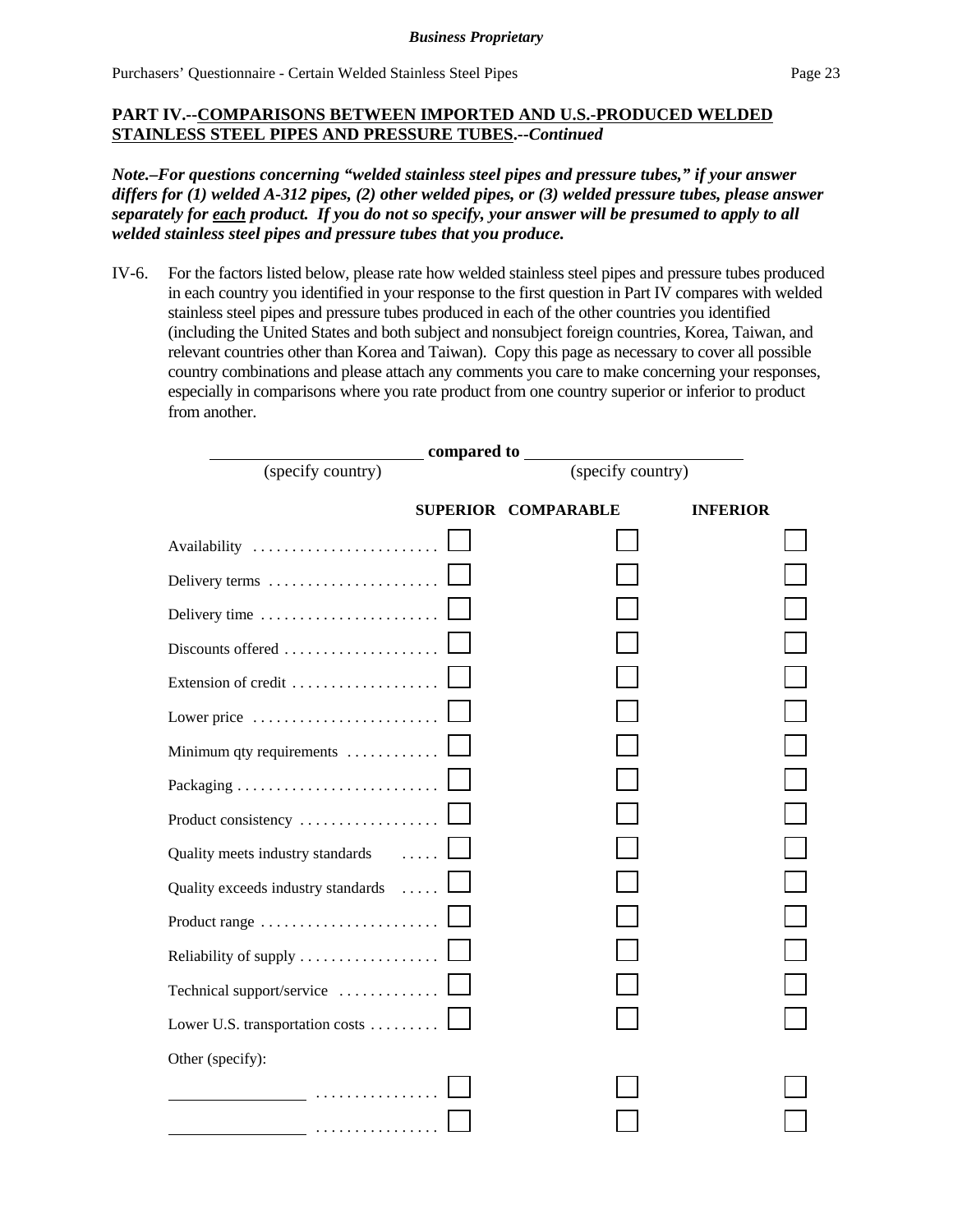### **PART IV.--COMPARISONS BETWEEN IMPORTED AND U.S.-PRODUCED WELDED STAINLESS STEEL PIPES AND PRESSURE TUBES.--***Continued*

*Note.–For questions concerning "welded stainless steel pipes and pressure tubes," if your answer differs for (1) welded A-312 pipes, (2) other welded pipes, or (3) welded pressure tubes, please answer separately for each product. If you do not so specify, your answer will be presumed to apply to all welded stainless steel pipes and pressure tubes that you produce.*

| IV-7. | (a) How often do domestically produced welded stainless steel pipes and pressure tubes meet<br>minimum quality specifications for your uses or your customers' uses?                                         |                                                        |                |                  |                                                                                                |  |
|-------|--------------------------------------------------------------------------------------------------------------------------------------------------------------------------------------------------------------|--------------------------------------------------------|----------------|------------------|------------------------------------------------------------------------------------------------|--|
|       | $\Box$ Always                                                                                                                                                                                                | $\Box$ Usually $\Box$ Sometimes $\Box$ Rarely or never |                |                  |                                                                                                |  |
|       | quality specifications for your uses or your customers' uses?                                                                                                                                                |                                                        |                |                  | (b) How often do imported subject welded stainless steel pipes and pressure tubes meet minimum |  |
|       | <b>From Korea:</b> $\Box$ Always                                                                                                                                                                             | $\Box$ Usually                                         |                | $\Box$ Sometimes | $\Box$ Rarely or never                                                                         |  |
|       | <b>From Taiwan:</b> $\Box$ Always                                                                                                                                                                            | $\Box$ Usually                                         |                | $\Box$ Sometimes | $\Box$ Rarely or never                                                                         |  |
|       | (c) How often does imported nonsubject (sources other than Korea or Taiwan) welded stainless<br>steel pipes and pressure tubes meet minimum quality specifications for your uses or your<br>customers' uses? |                                                        |                |                  |                                                                                                |  |
|       | Country $\Box$ Always $\Box$ Usually                                                                                                                                                                         |                                                        |                | $\Box$ Sometimes | $\Box$ Rarely or never                                                                         |  |
|       | Country $\Box$ Always                                                                                                                                                                                        |                                                        | $\Box$ Usually | $\Box$ Sometimes | $\Box$ Rarely or never                                                                         |  |
|       | Country                                                                                                                                                                                                      | $\Box$ Always                                          | $\Box$ Usually | Sometimes        | $\Box$ Rarely or never                                                                         |  |
|       |                                                                                                                                                                                                              |                                                        |                |                  |                                                                                                |  |

IV-8. (a) Since January 1, 2000, has there been a change in the price of welded stainless steel pipes and pressure tubes? If so, has the price of U.S.-produced welded stainless steel pipes and pressure tubes changed more or less than the price of imported welded stainless steel pipes and pressure tubes from Korea and/or Taiwan?

 $\Box$  No change in price



**Prices have changed by the same amount** 

**Price of U.S.-produced welded stainless steel pipes and pressure tubes has changed relative to** the price of welded stainless steel pipes and pressure tubes from Korea

Price of U.S.-produced welded stainless steel pipes and pressure tubes has changed relative to the price of welded stainless steel pipes and pressure tubes from Taiwan